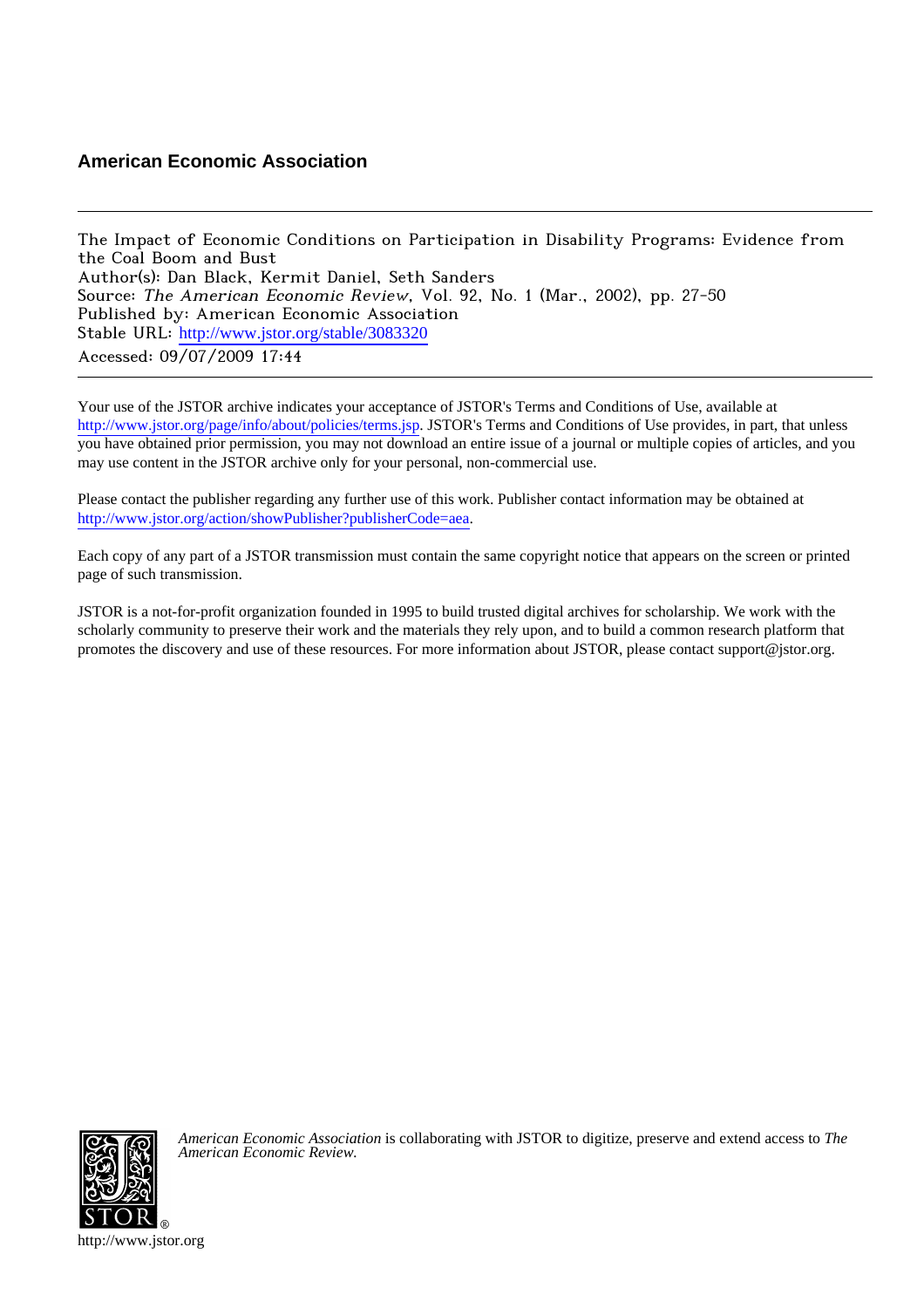# **The Impact of Economic Conditions on Participation in Disability Programs: Evidence from the Coal Boom and Bust**

**By DAN BLACK, KERMIT DANIEL, AND SETH SANDERS\*** 

**We examine the impact of the coal boom of the 1970's and the coal bust of the 1980's on disability program participation. These shocks provide clear evidence that as the value of labor-market participation increases, disability program participation falls. For the Disability Insurance program, the elasticity of payments**  with respect to local earnings is between  $-0.3$  and  $-0.4$  and for Supplemental Security Income the elasticity is between  $-0.4$  and  $-0.7$ . Consistent with a model **where qualifying for disability programs is costly, the relationship between economic conditions and program participation is much stronger for permanent than for transitory economic shocks. (JEL JO, HO)** 

**In 1993, 3.7 million former workers in the United States were receiving Disability Insurance (DI) payments from Social Security. At the** 

**\* Black: Center for Policy Research, 426 Eggers Hall, Syracuse University, Syracuse, NY 13244 (e-mail: danblack@maxwell.syr.edu); Daniel: The Monitor Company, 650 Madison Avenue, 9th Floor, New York, NY 10022 (e-mail: Kermit\_Daniel@monitor.com); Sanders: Department of Economics, 3105 Tydings Hall, University of Maryland, College Park, MD 20742 (e-mail: sanders@econ.umd.edu). We thank Susan Black, Amitabh Chandra, Noreen Connery, Leigh Ann Leshock, Philip Mc-Givney, Hoda Makar, Victoria Moyer, Reginald Roberts, Suzanne Plourde, and George Tita for their research assistance. Rona Blumenthal of the Office of Research and Statistics of the Social Security Administration provided us with much of the data on OASDI's disability program. Gerry Faulhaber, Matt Kahn, Janice Madden, Terra Mc-Kinnish, and seminar participants at the Regional Science Association International meetings, the Australian National University, Carnegie Mellon University, the University of Chicago, the University of California-Berkeley, the Institute for Research on Poverty, Johns Hopkins University, the University of Maryland, Northwestern University, the University of Pennsylvania, RAND Corporation, Syracuse University, Virginia Polytechnic University, and the University of Western Ontario provided helpful comments. The comments of two referees greatly improved the paper. We acknowledge the Center for Business and Economic Research at the University of Kentucky for research support. Daniel received financial support from the University of Pennsylvania in the form of a University Research Foundation Grant. Sanders received support in the form of a Research Initiation Grant from Carnegie Mellon University. A part of this research was completed while Seth Sanders was a National Fellow at the Hoover Institution. Black and Sanders acknowledge financial support from the National Science Foundation.** 

**same time, 4.4 million disabled Americans were receiving income from Supplemental Security Income (SSI). These two programs accounted for payments to the disabled of nearly \$51 billion. Expenditures for disability programs far exceed expenditures on other cash assistance programs. For example, despite the attention it received from politicians and the media, Aid to Families with Dependent Children (AFDC) accounted for payments of less than \$23 billion to about 14 million recipients in 1993.** 

**These high levels of disability payments are the result of a 30-year expansion of disability programs expenditures in the United States. Together SSI and DI real expenditures increased 400 percent from 1970 to 1993, and the number of recipients increased 400 percent as well. By comparison, during the same period AFDC payments increased only 50 percent in real dollar terms, and the number of welfare recipients doubled. Because of the enormous growth in disability programs over the last 30 years and their current importance as a source of public aid, understanding why these programs have grown so rapidly is an important public policy question. 1** 

**' Statistical Abstract of the United States, Tables 582, 597, and 598 (U.S. Department of Commerce, Bureau of the Census, 1996), provide the DI and (1980 and 1990) SSI expenditures and recipient counts. Committee on Ways and Means (1994) Table 8.1 provides the AFDC expenditures, and we use Tables 4-20 and 4-24 to impute the approximate**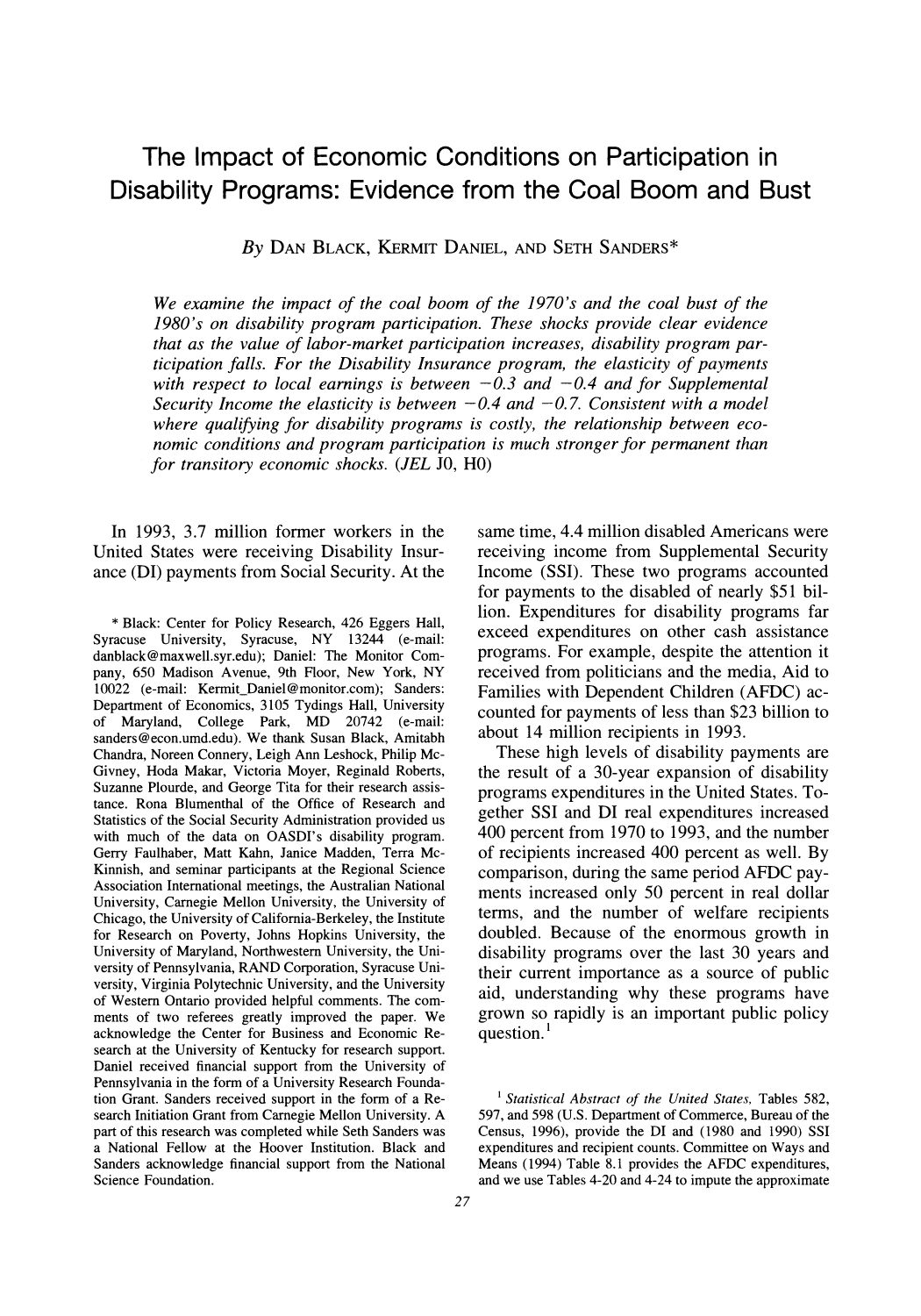**The rise in expenditures on DI and SSI coincided with a sharp reduction in the relative earnings of low-skilled men. McKinley L. Blackburn et al. (1990), John Bound and George Johnson (1992), Lawrence F. Katz and Kevin M. Murphy (1992), Murphy and Finis Welch (1992), and Chinhui Juhn et al. (1993), to name but a few, examine the fall in earnings of low-skilled workers during the 1970's and 1980's. A decline in the labor-force participation of low-skilled men accompanied their decline in wages. Juhn (1992), analyzing Current Population Survey (CPS) March Supplement data from 1968 to 1988, finds the decline in labor-force participation particularly severe among less educated men. To what extent has the decline in the earnings of low-skilled men contributed to the increase in disability payments? We address this question in our paper.** 

**Donald 0. Parsons (1980, 1982) addresses a related but distinct issue. He argues that growth in disability programs accounts for a large share of the post-World War II decline in labor-force participation. His central piece of evidence is that labor-market dropout appears larger for individuals who face more generous DI payments.2 Specifically, the larger the replacement rate-the fraction of pre-disability earnings replaced by the DI program-the lower is the probability of working among prime-aged men. Parsons' work, however, has been vigorously challenged. Robert H. Haveman and Barbara L. Wolfe (1984a,b), Bound (1989), and Bound and Timothy Waidmann (1992), while not denying that disability programs have had some impact on labor-force participation, dispute the magnitude of the impact. They point out the potential endogeneity of Parsons's measure of**  **DI generosity.3 Specifically, because the DI system is progressive, workers with chronic health problems might have lower earnings that would qualify them to have a higher fraction of their earnings replaced by the DI system. In this case, a high replacement rate may simply reflect a worker's chronic health problems and it is not surprising that dropping out of the labor market is positively correlated with health problems (and hence the replacement rate). Bound and Waidmann (1992) suggest that early diagnosis and treatment now allow many men who would have died to survive, but not to recover enough to work. They argue that this accounts for up to 80 percent of the decline in labor-force participation for men aged 45 to 54 during the 1970's.** 

**Instead of relying on the replacement rate, and the problems involved with its use, we use variation in local earnings growth within states to see how changes in the local economy affect participation in the DI program. We use this approach because, for a specific geographic region in the United States, there is an exogenous shock to the value of labor-force participation. Because of regulatory changes and the OPEC oil embargo there were a series of sharp increases in the price of coal during the 1970's. The Appalachian regions of Kentucky, Ohio, Pennsylvania, and West Virginia, in addition to other areas with coal, experienced rising employment and earnings while other areas within relatively short distances suffered the declines in economic activity experienced by the overall American economy. A subsequent bust in the coal market in the 1980's reversed these gains. We use this variation in local economic conditions to identify the impact of labor-market conditions on DI program participation. Moreover, because the coal boom persisted for a long period, and the** 

**payments and number of disabled recipients for 1970 SSI. In 1970, the DI program paid \$2.4 billion to 1.3 million recipients. Because SSI was not a federal program in 1970, corresponding estimates for the disability portion of SSI are not available. Approximately 1 million of the 3.1 million SSI recipients in 1970, however, were blind or disabled, and total expenditures were about \$2.9 billion, which provides us with approximate expenditures of \$1 billion.** 

**<sup>2</sup>Similarly, Frederic P. Slade (1984), using data from the 1969 Longitudinal Retirement History Survey, estimates that a 10-percent increase in the generosity of DI payments would reduce labor-force participation of men between the ages of 58 and 63 by 8.1 percent.** 

**<sup>3</sup> Haveman and Wolfe (1984a, b) note the potential endogeneity of the replacement rate and correct for this endogeneity by predicting DI income. As Bound (1991) argues, however, exclusion restrictions of questionable legitimacy are required in order to generate the instruments required for this strategy. See Parsons (1984) for his defense to these challenges. Bound's (1989) approach is to use DI applicants who are denied disability insurance as a control group for those who received disability insurance. See Parsons (1991) for a critique of Bound's approach and Bound (1991) for his reply. Gruber (2000), using a 36-percent increase in disability payments in Quebec, finds an estimated labor-force nonparticipation elasticity of about 0.3.**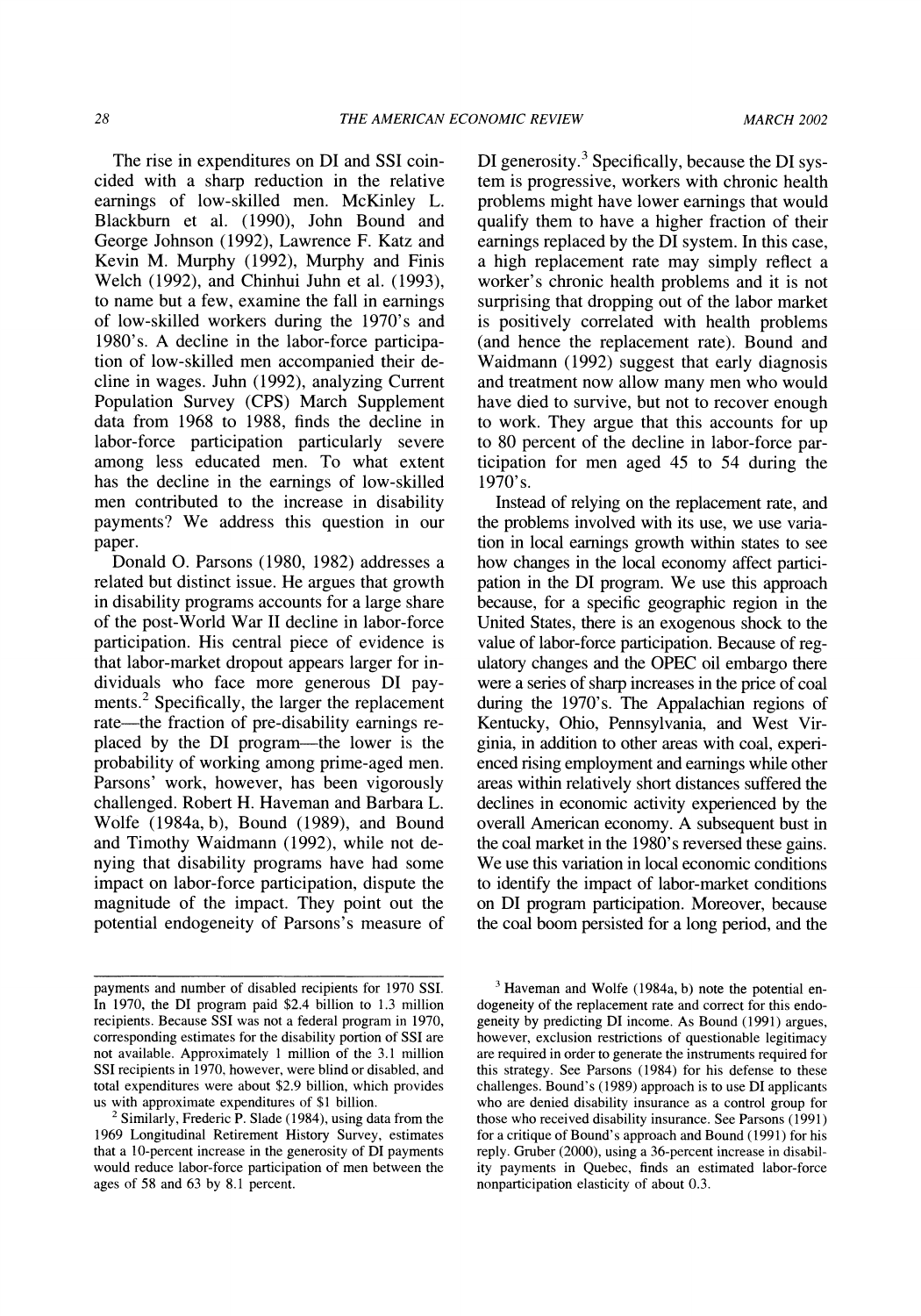**subsequent coal bust persists through today, these economic shocks represent long-term changes in local labor-market conditions rather than transitory ones. Our results suggest that permanent job creation or destruction has a much larger effect on disability program use than more transitory changes in local labor markets.** 

**Establishing the relationship between local economic conditions and DI program participation may help inform the debate between Parsons and Bound as well. The central issue in both our question and theirs is the degree to which disability participation and labor-force participation are substitutes. A finding, for example, of no relationship between economic opportunities and disability program use would support the contention that the effects of the rise of disability programs on labor-force participation are small. Furthermore, the larger the effects of economic opportunities on disability program enrollment, the larger is the substitution potential between work and disability. This suggests a larger role for disability insurance in explaining the decline in prime-aged male labor-force participation.** 

**The remainder of the paper is structured as follows. In the next section, we describe features of the two major U.S. disability programs. In Section II we describe the coal boom and bust, documenting the impact that this cycle had on local economic conditions and on the use of disability programs. In Section III we discuss our econometric specification, and in Section IV we present the results of our estimation. In Section V we offer some concluding comments. The Appendix describes the data we use.** 

### **I. Program Description4**

**The DI program covers all participants in the Social Security system. In order to qualify for DI benefits an individual must be deemed disabled by the Social Security Administration (SSA). According to SSA rules, an individual is deemed disabled if he is unable "to engage in substantial gainful activity by reason of a physical or mental impairment." The impairment must last for at least 12 months (or be expected** 

**to result in death). The SSA maintains a list of impairments that, if diagnosed by a physician, qualify individuals for benefits. If individuals have conditions not on this list, however, they may still qualify for benefits if physicians determine that the conditions result in sufficient impairment. In making the determination of impairment, the applicant's age, education, and work experience are considered when determining whether an applicant might still work. The work need not exist in the immediate area in which the claimant lives, nor must a specific job vacancy exist for the individual.** 

**There are no other requirements for participation such as income or asset tests. DI payments are based on past earnings. High-income individuals receive more benefits from DI than low-income individuals. Caps on the amount that individuals can receive from (or pay into) the DI system make the system progressive, and the replacement rate is higher for low-income individuals than for highincome individuals.** 

**The Social Security Act of 1935 established federal grants to states that were to be used for the care of the aged, blind, and disabled. In 1974, the federal SSI program replaced these grants with a federal income-maintenance program to be administered by the SSA. Nationally, about 74 percent of the nearly 6 million SSI recipients qualify for benefits because of a disability. For the purpose of eligibility for SSI benefits, the SSA defines disabled individuals as those "unable to engage in any substantial gainful activity by reason of a medically determined physical or mental impairment expected to result in death or that has lasted, or can be expected to last, for a continuous period of at least 12 months." Gainful activity is operationally defined as earning \$500 a month after impairment-related expenses have been deducted; L. Scott Muller et al. (1996) find that 13 percent of recipients report some labor income while receiving SSI.** 

**The SSI program is designed to be a welfare program. In the words of the Committee on Ways and Means (1994), "Since its inception SSI has been viewed as the 'program of last resort.' " Because of this, individuals deemed disabled must additionally meet strict asset tests to qualify for SSI and can have no more than \$470 per month in earnings or in income from all other assistance programs combined. The SSI application is considered only after the** 

**<sup>4</sup> Unless we otherwise indicate, this discussion follows Committee on Ways and Means (1994, 1996).**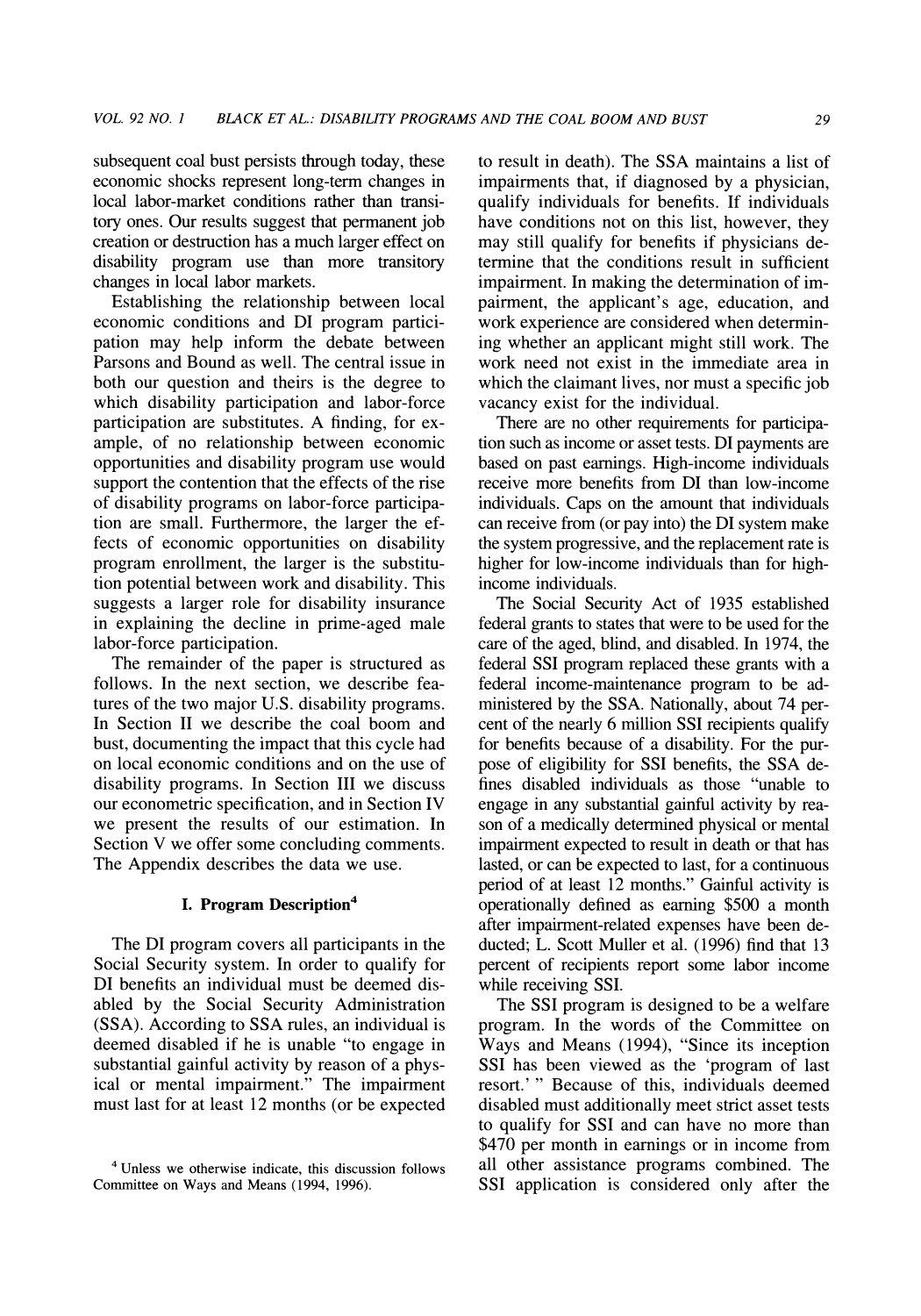

FIGURE 1. THE REAL PRICE OF COAL, 1946-1993, AND MINING EMPLOYMENT AS A PERCENT **OF TOTAL EmPLOYMENT, 1969-1993** 

**applicant has applied to all other assistance programs for which he qualifies. In 1995, the average monthly payment to a SSI recipient was \$348 while the average payment to a DI recipient was \$682. Like other Social Security benefits, benefits from both programs are indexed to the Consumer Price Index.** 

**Taken together, the benefit structure of the SSI and DI programs are quite progressive. Because SSI payments are available only to poor individuals, this makes SSI and DI together more progressive than the DI program is alone. Put differently, the replacement rate is larger for low-wage workers than for high-wage workers, and hence the relative reduction in income from withdrawal from the labor market is smaller for disabled, low-wage workers.** 

## **II. The Impact of the Coal Boom and Bust on Local Economies**

**The increases in coal prices in the 1970's were large by any standard. Figure 1 displays** 

**the real price of coal from 1946 to 1993 and the percentage of total employment from the mining industry in the four-state region for 1969 to 1993. A 28.2-percent increase in coal prices between July 1969 and July 1970 brought coal prices to a post-World War II high, but the price increase associated with the 1973 oil embargo was even larger. The real price of coal increased 44 percent between July 1973 and July 1974, and then remained relatively stable until about 1978, when it began a steady decline that continued through the 1980's and 1990's. Indeed, between 1983 and 1993, the real price of coal declined in each year. The large changes in coal prices had a major impact on coal economies. The fraction of total employment from the mining industry for the four-state region tracks the price movement relatively well. It increased from about 1.22 percent in 1969 to a high of 1.77 percent in 1982 and then fell to 0.77 percent in 1993.** 

**The coal boom and bust had a fundamental impact on these local economies. We classify**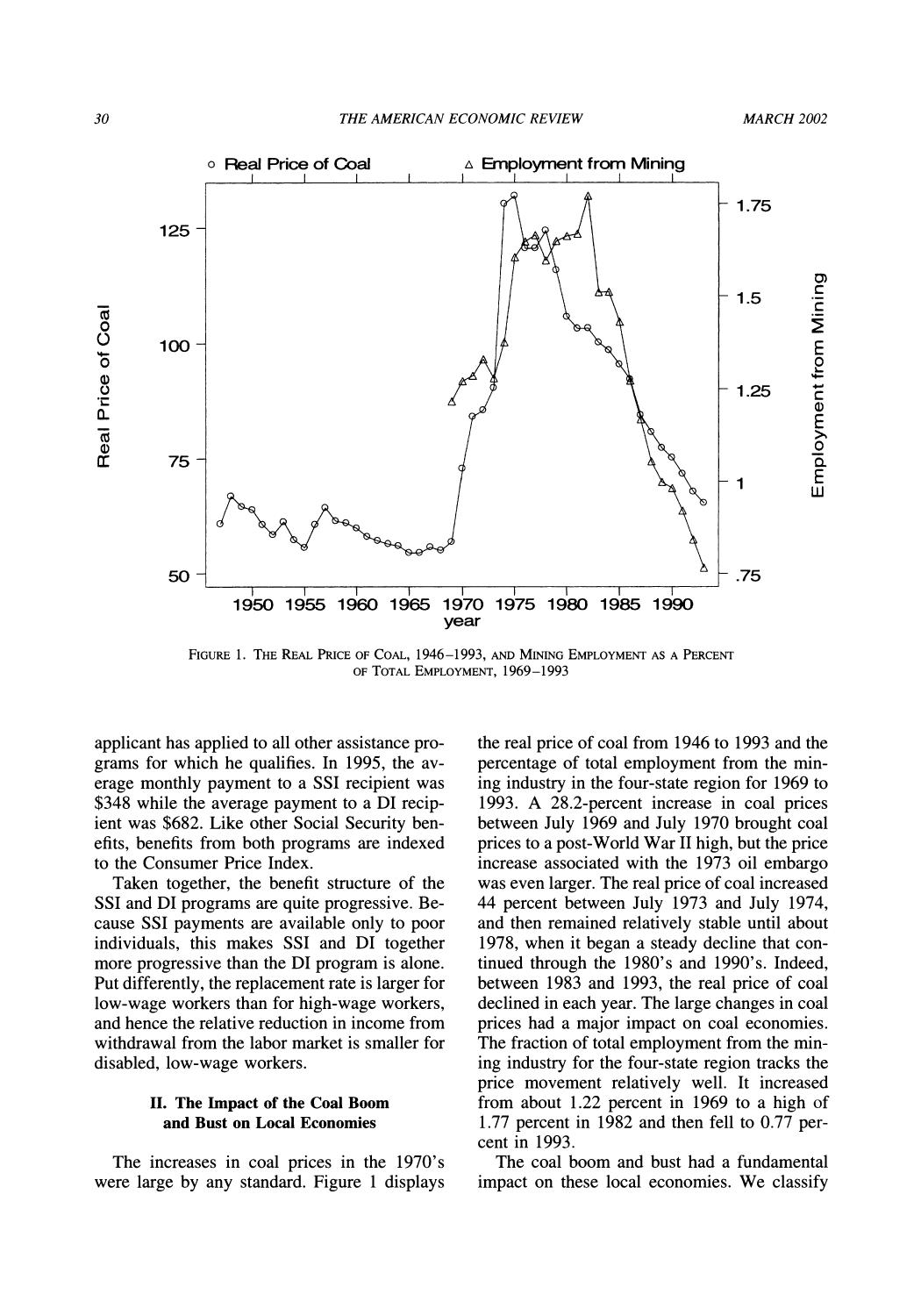**counties into one of three groups by their coal reserves. Counties with at least a billion tons of coal reserves are defined as large coal-reserve counties. Counties with more than 100 million, but less than a billion, tons of coal reserves are defined as moderate coal-reserve counties. Counties with less than 100 million tons of coal reserves are considered outside the coal regions. Counties with moderate coal reserves had per capita income grow 1.5 percent faster in the boom and shrink 1.4 percent slower in the bust than areas with little or no coal. Similarly, regions with large coal reserves had per capita income grow at a 3.4-percent faster rate in the boom and a 2.3-percent slower rate during the bust than areas with little or no coal. This increase in per capita income during the coal boom was accomplished as population increased. In both the moderate and large coal-reserve areas, population grew during the boom and contracted during the bust; see Black et al. (2000).** 

**Ascertaining precisely how these economic shocks affected the residents of the coal-producing areas is difficult. Because these areas are small, residents are not identified in the data sets that labor economists have traditionally used. Indeed, even the Decennial Censuses do not reveal individual county-level data from these areas because the counties are too small. It is possible to use the 1970, 1980, and 1990 Decennial Censuses Public Use Micro Samples to obtain some information about the earnings and labor supply of the individuals in the coal region. The Public Use Micro Samples identifies the location of respondents only at the countygroup level (less elegantly termed a PUMA in the 1990 Census). In 1970, county groups were collections of "counties" in which at least 250,000 people resided. For the 1980 and 1990 Censuses, county groups or PUMAs were collections of counties in which at least 100,000 people resided. Thus, in large metropolitan areas, a "county group" will be only a portion of a county, but in rural areas county groups will encompass several counties. Moreover, the groupings of counties are not consistent across** 

**Censuses, and the groupings are often unrelated to the coal seams.** 

**With these caveats, however, we can identify county groups that contain a relatively large number of workers employed in the coal industry. We define a coal area as any area in which more than 0.5 percent of employment is in the coal industry. A noncoal area is any area that had 0.5 percent or less employment in the coal industry. The timing of the Census is particularly fortunate for us. The 1970 Census, which asks about labor-market information for 1969, is before the beginning of the coal boom. The 1980 Census, which asks about labor-market information for 1979, is roughly at the peak of coal boom, and the 1990 Census, which asks about labor-market information about 1989, is in the coal bust.** 

**In Panel A of Table 1, we provide simple differences-in-differences estimates of changes in various measures of labor supply and earnings for men and women. We compare the percentage change in labor-market outcomes of those who reside in coal areas relative to those in noncoal areas. The labor-market outcomes we use are real annual earnings, annual hours worked, annual weeks worked, hours per week, whether the respondent is in the labor force, and average real wage.** 

**The differences are stark. Real, annual earnings of men in coal areas grew 13 percent faster between 1969 and 1979 than in noncoal areas. Yet, changes in annual hours worked were virtually identical to those in noncoal areas. Laborforce participation for both men and women grew modestly faster in coal areas than in noncoal areas (about 3 percent faster). The average real wage, however, increased 17 percent faster for men and 10 percent faster for women in coal areas than in noncoal areas. Thus, during the coal boom, the increased earnings in the coal areas resulted largely from increases in hourly compensation rather than labor supply.** 

**Wages also change dramatically between 1979 and 1989 although in the opposite direction of the coal boom. Wages declined about 8 percent in coal areas relative to noncoal areas. There is more evidence, however, that the coal bust affected labor supply. The relative decline in earnings among working men and women was larger than the change in wages. Laborforce participation declined for men and weeks** 

**<sup>5</sup> There is nothing special about these cutoffs. We observed those counties with more than a billion tons of coal reserves are invariably large coal producers. Those with less than 100 million tons were usually not large producers of coal.**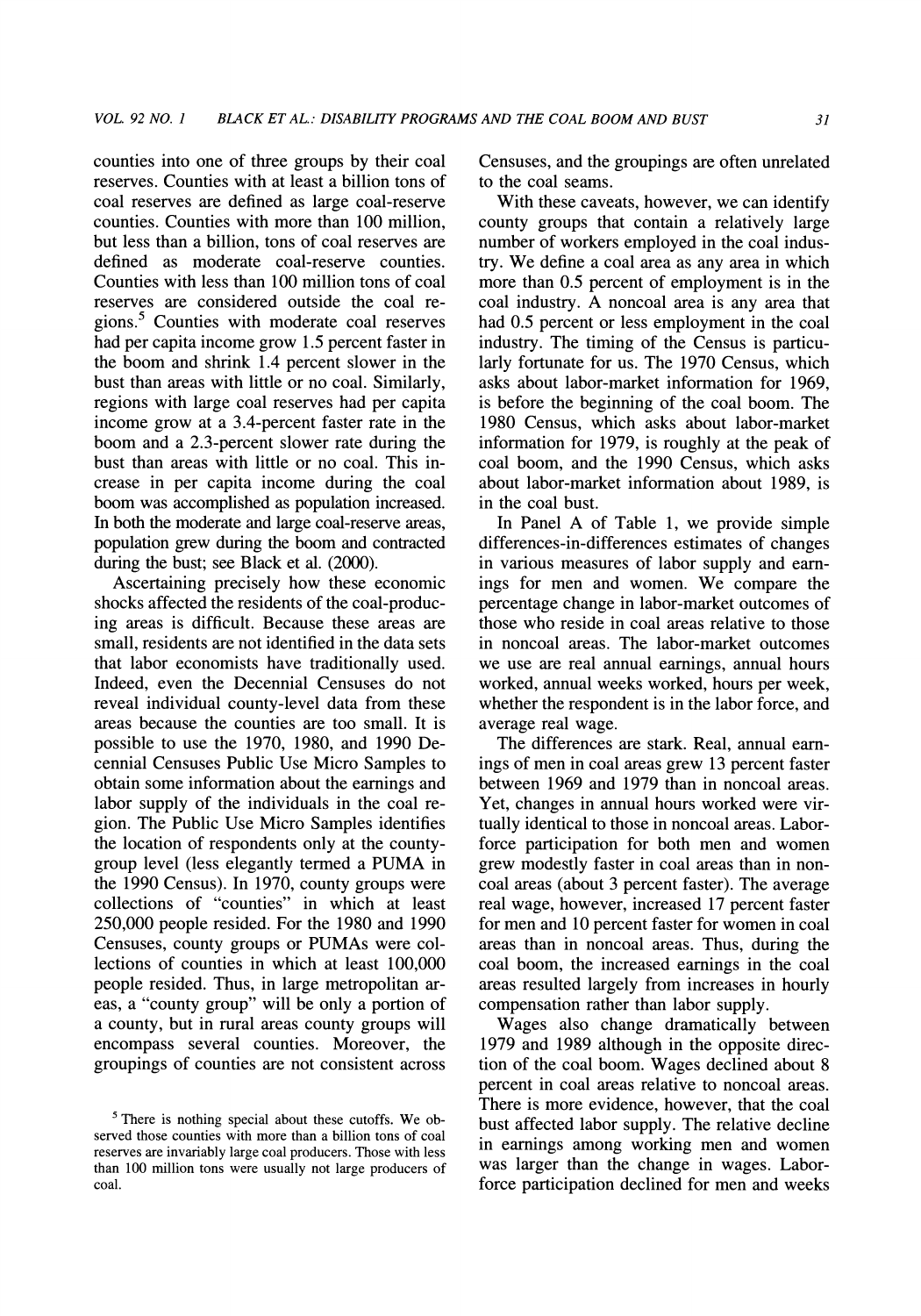| Panel A: By Gender                    |        | Differences-in-differences.<br>coal and noncoal areas.<br>1969 to 1979 |         | Differences-in-differences.<br>coal and noncoal areas,<br>1979 to 1989 |
|---------------------------------------|--------|------------------------------------------------------------------------|---------|------------------------------------------------------------------------|
| Population aged 25 to 64              | Men    | Women                                                                  | Men     | Women                                                                  |
| Average real annual earnings          | 13.0   | 15.9                                                                   | $-13.5$ | $-11.7$                                                                |
| Average hours per year                | $-0.2$ | $-0.3$                                                                 | $-4.9$  | $-1.6$                                                                 |
| Average weeks worked per year         | $-0.8$ | 1.8                                                                    | $-4.1$  | 0.4                                                                    |
| Average hours per week                | 1.6    | 0.2                                                                    | $-3.7$  | $-0.9$                                                                 |
| In labor force                        | 2.9    | 2.7                                                                    | $-2.9$  | 1.4                                                                    |
| Conditional on working, aged 26 to 64 |        |                                                                        |         |                                                                        |
| Average real annual earnings          | 11.9   | 9.5                                                                    | $-11.1$ | $-10.9$                                                                |
| Average hours per year                | $-2.8$ | $-2.0$                                                                 | $-2.0$  | $-2.6$                                                                 |
| Average weeks worked per year         | $-1.7$ | $-0.7$                                                                 | $-1.3$  | $-0.9$                                                                 |
| Average hours per week                | $-1.1$ | $-0.7$                                                                 | $-0.8$  | $-1.9$                                                                 |
| Average real wage                     | 17.2   | 10.2                                                                   | $-8.6$  | $-7.9$                                                                 |

**TABLE 1-CHANGES IN EARNINGS, HOURS WORKED, WEEKS WORKED, WAGES, AND LABOR-FORCE STATUS: KENTUCKY, OHIO, PENNSYLVANIA, AND WEST VIRGINIA 1969 TO 1979 AND 1979 TO 1989 (IN PERCENTS)** 

| Panel B: By Coal and Noncoal Workers       | Differences-in-differences.<br>coal and noncoal areas.<br>1969 to 1979 |                    | Differences-in-differences.<br>coal and noncoal areas.<br>1979 to 1989 |                    |
|--------------------------------------------|------------------------------------------------------------------------|--------------------|------------------------------------------------------------------------|--------------------|
| Population of men, aged 25 to 64           | Coal<br>workers                                                        | Noncoal<br>workers | Coal<br>workers                                                        | Noncoal<br>workers |
| Average real annual earnings               | 47.7                                                                   | 9.3                | $-8.5$                                                                 | $-13.3$            |
| Average hours per year                     | 14.6                                                                   | $-1.5$             | $-1.5$                                                                 | $-5.0$             |
| Average weeks worked per year              | 11.9                                                                   | $-1.9$             | $-4.5$                                                                 | $-3.9$             |
| Average hours per week                     | 17.0                                                                   | 0.3                | $-0.6$                                                                 | $-3.7$             |
| In labor force                             | 16.2                                                                   | 1.7                | $-3.9$                                                                 | $-2.5$             |
| Men, aged 25 to 64, conditional on working |                                                                        |                    |                                                                        |                    |
| Average real annual earnings               | 29.7                                                                   | 9.5                | $-4.9$                                                                 | $-11.1$            |
| Average hours per year                     | $-0.9$                                                                 | $-2.9$             | 2.6                                                                    | $-2.5$             |
| Average weeks worked per year              | $-1.4$                                                                 | $-1.6$             | $-0.7$                                                                 | $-1.4$             |
| Average hours per week                     | 0.7                                                                    | $-1.3$             | 3.6                                                                    | $-1.2$             |
| Average real wage                          | 30.8                                                                   | 14.8               | $-8.1$                                                                 | $-8.0$             |

**Notes: Authors' calculations are from the Public Use Micro Samples of the 1970, 1980, and 1990 Decennial Censuses. Coal areas are defined as PUMAs or county groups with over 0.5 percent of the workforce employed in the coal area. We impute real average wages per hour by taking the sum of total wage and salary earnings, self-employment earnings, and farm earnings, and dividing by annual hours. Annual hours are the product of the respondent's weeks worked last year and average hours worked last year.** 

**worked declined for both men and women in coal areas relative to noncoal areas.** 

**In Panel B of Table 1, we divide the men in the coal areas by whether they work in the coal industry.6 We again use all workers in noncoal areas as our comparison group. Not surprisingly, the earnings of coal workers increased**  **much faster than the earnings of noncoal workers during the boom. Wages grew nearly 31 percent for coal workers and 15 percent for noncoal workers relative to those in noncoal areas. Thus, the coal boom clearly affected the wages of both coal miners as well as other workers in coal areas. As one would suspect, the labor-supply responses of coal workers increased relative to those of workers in the noncoal industries. In the bust, the decline in real average wages was 8.1 percent for workers in** 

**<sup>6</sup>Virtually no women are employed in the coal industry so we do not repeat this exercise for women.**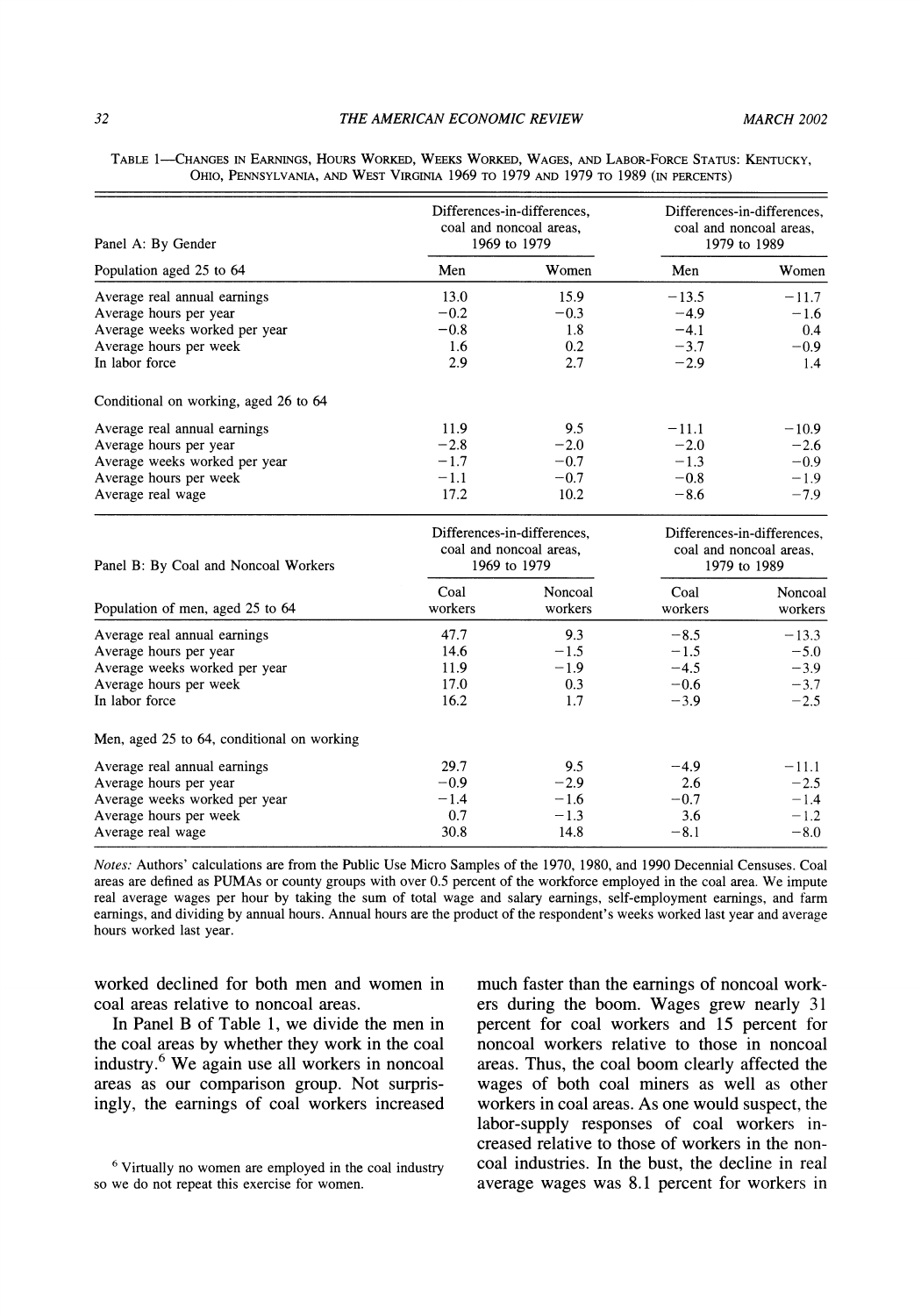

**FIGuRE 2. COAL RESERVES: KENTUCKY, OHIO, PENNSYLVANIA, AND WEST VIRGINIA** 

**the coal industry and 8.0 percent for those not in the coal industry.** 

**While the coal boom substantially increased earnings in coal-producing areas within Kentucky, Ohio, Pennsylvania, and West Virginia, the economic benefits of the coal boom were not spread evenly across the region. Even in the Appalachian areas of these four states, 53 of the 186 counties have little or no coal reserves, and most of the remaining 144 counties outside Appalachia have no coal. Among those counties with reserves there are great differences in coal endowments. In Figure 2, we map the endowment of coal within the region. We divide the counties into three groups: counties with little or no coal (less than 100 million tons of coal), counties with at least 100 million tons of coal but less than a billion tons of coal, and counties with at least a billion tons of coal. Figure 2 shows three major coal seams. The first major seam lies in western Kentucky, a part of the Illinois coal basin. The second major seam-the**  Appalachian Basin-runs through eastern Ken**tucky, West Virginia, western Pennsylvania, and eastern Ohio. Finally, eastern Pennsylvania contains a major seam that is largely anthracite, or hard coal.** 

**In Figure 3, we provide a map of the region's economic growth from 1983 to 1993. This is a period of declining coal prices. We divide counties into quartiles based on the average growth of county earnings. A comparison of Figures 2 and 3 shows how strongly the endowment of coal is correlated with limited economic growth during the coal bust. In Figure 4, we repeat the exercise for the growth of SSI payments during the coal bust. Comparing Figures 2 and 4 it is clear that the endowment of coal is strongly correlated with growth in SSI payments during the coal bust.** 

#### **III. Econometric Specifications**

**Figures 2 through 4 visually display our econometric strategy. We wish to correlate intrastate variation in earnings that arises from the coal boom and bust to intrastate variation in SSI and DI payments. The use of intrastate variation allows us to control for interstate differences in policies that affect SSI and DI expenditures. As Gruber and Jeffrey D. Kubik (1997) emphasize, applications for DI and SSI are made to stateappointed boards that differ from state to state. Kubik (1999) and Black et al. (1997) document**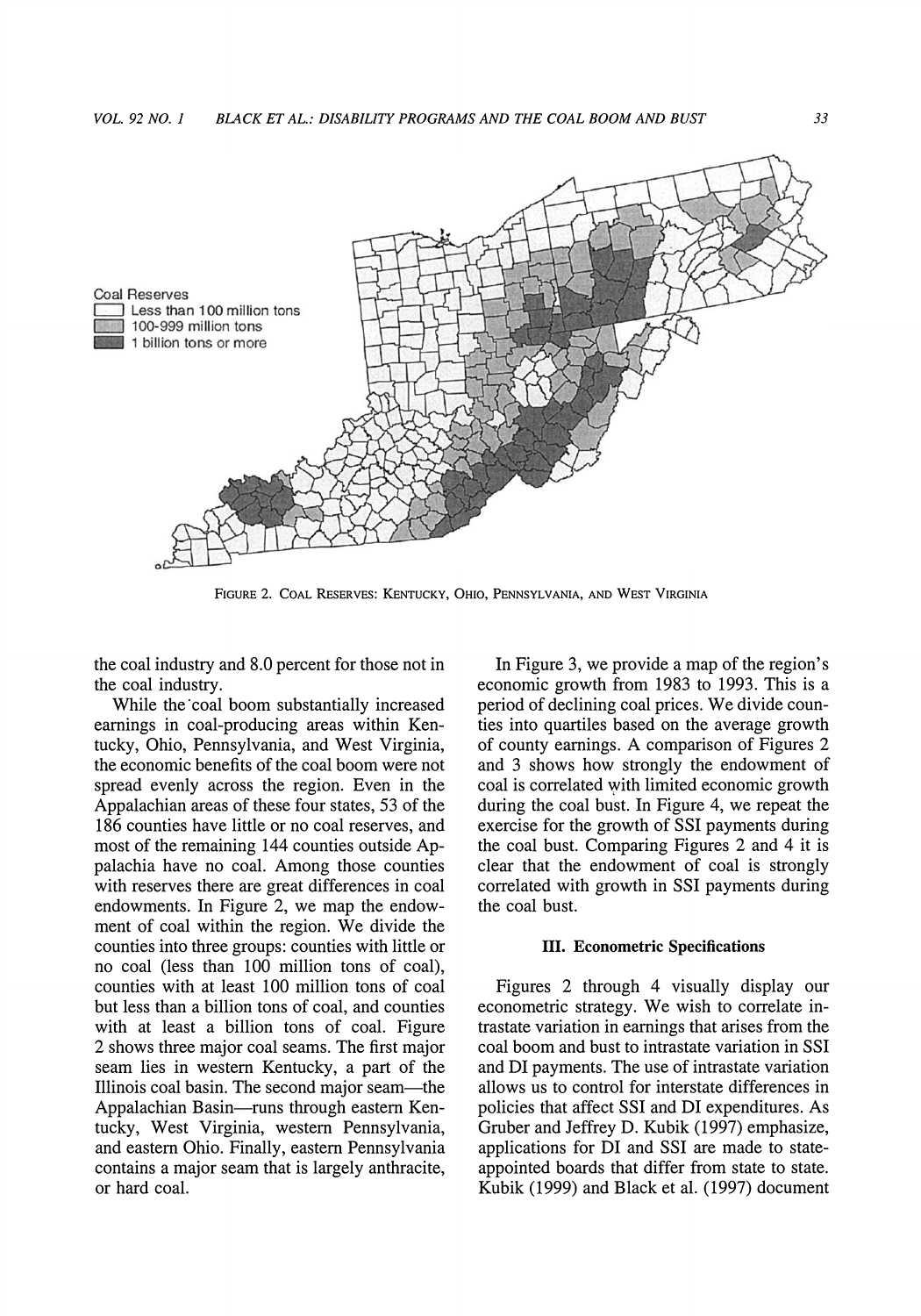

**FIGURE 4. QUARTILE OF MEAN GROWTH IN SSI: KENTUCKY, OHIO, PENNSYLVANIA, AND WEST VIRGINIA, 1983-1993** 

**that SSI rolls are sensitive to the level of AFDC benefits paid in the state, presumably as potential recipients react to the relative benefits of applying to either the AFDC or the SSI program.** 

**Unfortunately, the coal-producing areas of the four-state regions have modest populations, making it impractical to obtain individual-level data for the analysis. As a result, we rely on county-level data, and we estimate regressions**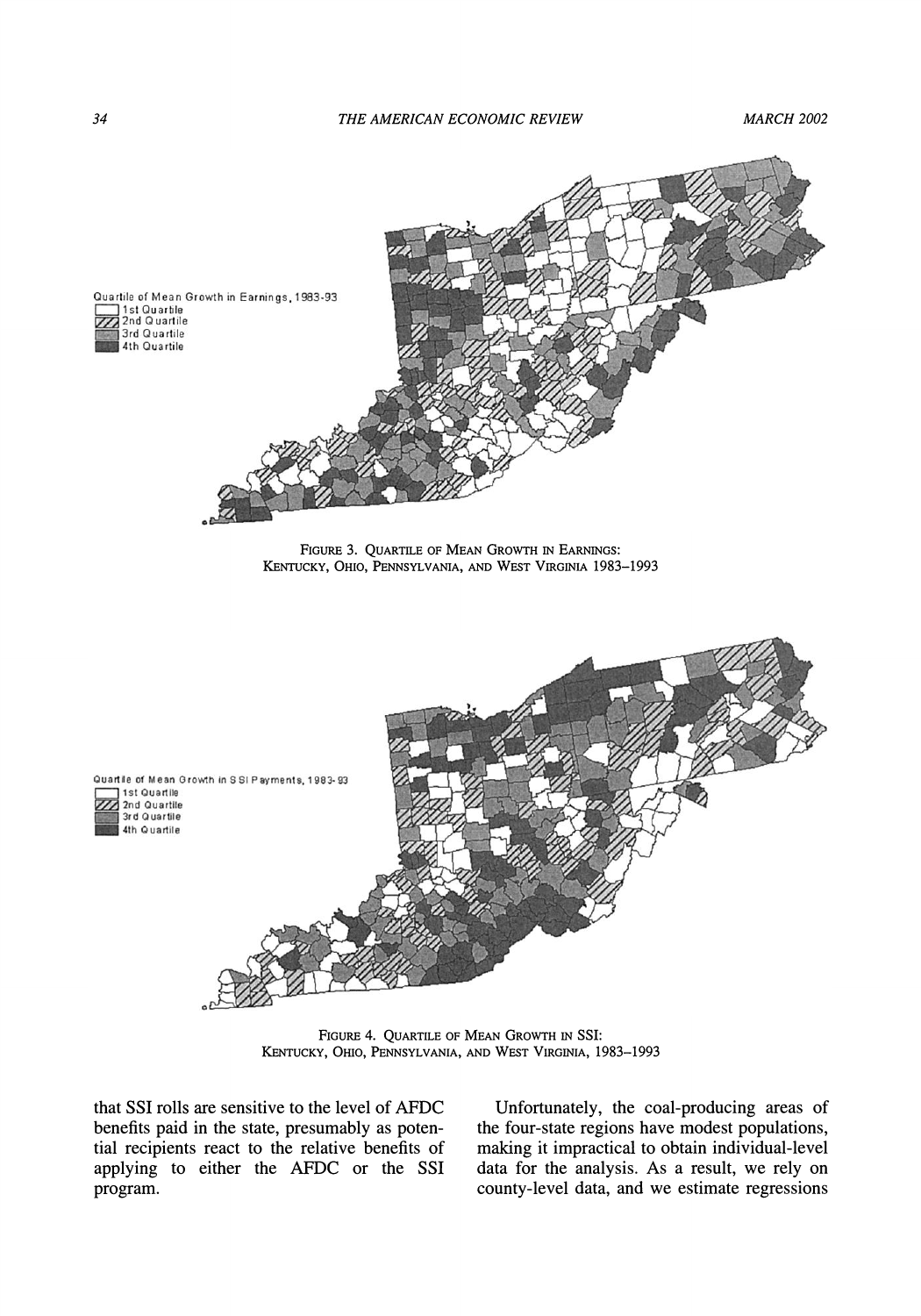**of the form:** 

(1) 
$$
\Delta y_{ist} = \beta_0 + \textbf{year}_{st}\beta_{1st} + \textbf{x}_{ist}\beta_2 + \beta_3 \Delta(earning_{ist}) + \varepsilon_{ist}.
$$

where  $\Delta$  indicates a first difference in logarithms;  $\Delta y_{ist}$  is the logarithmic difference in the **real SSI or DI payments for county i in state s between time t and**  $t - 1$ **; <b>year**<sub>st</sub> is a state-year dummy variable for state s in year t;  $\Delta$ (earn $ings<sub>is</sub>$ ) is the difference in the logarithm of real earnings in county *i*;  $\varepsilon_{ist}$  is an error term capturing unmeasured factors; and  $\mathbf{x}_{\text{ist}}$  is a vector of **control variables.7 The difference approach of equation (1) will purge the data of any fixed effects. Our use of state-year dummy variables to control for programmatic changes purges the dependent variable of its time-series variations. Similarly, this year fixed-effect approach purges the growth in earnings of all statespecific time-series variations as well. Identification of the effect of county earnings growth on disability caseloads comes from the annual deviations from a state's averages.** 

**Neither coal prices nor coal endowments plays any role in equation (1). This equation simply models the correlation between changes in a county's wage bill and changes in its disability role regardless of the source of the change in the wage bill. The price of coal alters the wage bill through increasing the demand for labor. To capture this econometrically we use a two-stage model. The first stage models the relationship between the wage bill and the value of coal reserves in a county (a function of the**  **coal price and the county's endowment of coal). The second stage then models how these coal price-induced movements in the wage bill affected disability program participation.** 

**The first-stage equation for the change in (log) earnings is** 

(2) 
$$
\Delta(earnings_{is})
$$
  
=  $\alpha_0$  + year<sub>st</sub> $\alpha_{\text{1st}}$  + x<sub>ist</sub> $\alpha_{\text{ist}}$   
+ A(value of reserves<sub>ist</sub>) $\alpha_s$  + u<sub>ist</sub>

where  $\Delta$  (value of reserves<sub>ist</sub>) is some measure **of the change in the real value of the county's**  coal reserves, and  $u_{ist}$  is an error term with the **usual properties. The second-stage regression model is** 

(3) 
$$
\Delta y_{ist} = \beta_0 + \textbf{year}_{st}\beta_{1st} + \textbf{x}_{ist}\beta_2 + \beta_3\Delta(earnings_{ist}) + \varepsilon_{ist}
$$

where  $\Delta(ear\hat{n}ings_{ist})$  is the change in earnings **due to the coal-price induced value of reserves.** 

**The commitment to enter the DI program is largely permanent. An individual must be out of work for a minimum of five months and the typical time to receiving benefits is two years. Few workers ever leave the DI program before their cases are automatically transferred to Social Security retirement at age 65.8 Therefore, in choosing to pursue DI benefits, individuals are more concerned with their long-term earnings prospects than with immediate earnings prospects. Coal price-induced changes in employment, which are often associated with the opening of new mines or the closing of older mines, likely reflect the long-term earnings prospects in Appalachia better than the transitory annual changes in a county's employment. If annual changes in earnings are a more errorridden measure of economic opportunities than the changes induced by coal prices, then we expect the magnitude of the instrumental variables estimate to exceed the magnitude of the ordinary least-squares (OLS) estimate.** 

**<sup>7</sup>We control for whether or not the county is in a Metropolitan Statistical Area for the 1990 Census, the logarithm of the county's population, the log difference in the county's population, and the fraction of earnings in 1969 from manufacturing industries. We control for metropolitan status because of our concern that persons with disabilities may move to a metropolitan area for better access to health care. Similarly, we control for population to proxy, in part, for access to medical care and the provision of public services such as transportation that may attract individuals with disabilities. The change in population obviously may have a mechanical relationship with disability payments if persons with disabilities are represented among migrants. Finally, we use the fraction of earnings from manufacturing industries in 1969 to control for any impact of industry structure on disability. Eliminating these controls has little impact on the results discussed below.** 

<sup>&</sup>lt;sup>8</sup> Burkhauser and Haveman (1982) report that 1.6 per**cent of the caseload exited in 1976. They suggest that this rate has also been falling over time.**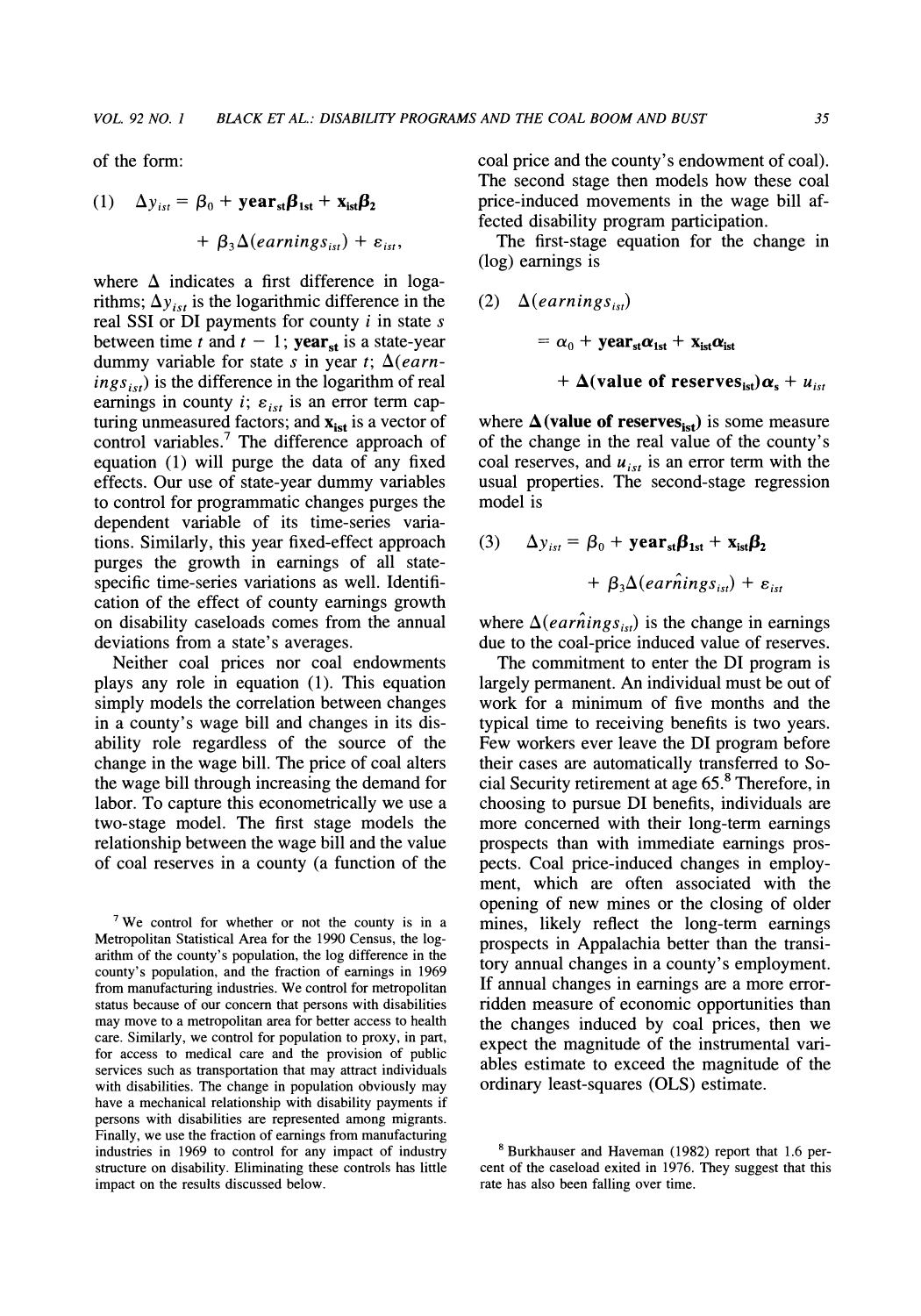| Variables                                       | All Counties          | Large Coal<br>Counties | Moderate Coal<br>Counties | No Coal<br>Counties |
|-------------------------------------------------|-----------------------|------------------------|---------------------------|---------------------|
|                                                 |                       |                        |                           |                     |
|                                                 | Coal Boom (1970-1977) |                        |                           |                     |
| Logarithmic difference in SSI payments          | 0.063                 | 0.061                  | 0.071                     | 0.060               |
|                                                 | (0.217)               | (0.189)                | (0.212)                   | (0.225)             |
| Logarithmic difference in DI payments           | 0.127                 | 0.102                  | 0.119                     | 0.136               |
|                                                 | (0.089)               | (0.080)                | (0.079)                   | (0.090)             |
| Logarithmic difference in county earnings       | 0.030                 | 0.058                  | 0.034                     | 0.022               |
|                                                 | (0.081)               | (0.078)                | (0.079)                   | (0.080)             |
| Logarithmic difference in population            | 0.013                 | 0.015                  | 0.011                     | 0.012               |
|                                                 | (0.018)               | (0.018)                | (0.020)                   | (0.018)             |
| Logarithmic difference in real price of coal    | 0.094                 |                        |                           |                     |
|                                                 | (0.140)               |                        |                           |                     |
| Logarithmic difference in coal value instrument | 0.253                 | 0.721                  | 0.547                     | 0.050               |
|                                                 | (0.649)               | (1.080)                | (0.824)                   | (0.226)             |
| Mean coal reserves                              | 461                   | 2,562                  | 412                       | 6.45                |
|                                                 | (1,110)               | (1,779)                | (257)                     | (19.5)              |
| Fraction of economy in manufacturing (1969)     | 0.267                 | 0.158                  | 0.284                     | 0.285               |
|                                                 | (0.160)               | (0.147)                | (0.167)                   | (0.151)             |
| Fraction of counties with an MSA                | 0.262                 | 0.191                  | 0.296                     | 0.267               |
|                                                 | (0.440)               | (0.394)                | (0.457)                   | (0.442)             |
| Population                                      | 84.8                  | 59.1                   | 80.4                      | 92.1                |
|                                                 | (194)                 | (71.6)                 | (191)                     | (213)               |
|                                                 | Coal Bust (1983-1993) |                        |                           |                     |
| Logarithmic difference in SSI payments          | 0.062                 | 0.067                  | 0.063                     | 0.061               |
|                                                 | (0.073)               | (0.070)                | (0.068)                   | (0.075)             |
| Logarithmic difference in DI payments           | 0.033                 | 0.030                  | 0.028                     | 0.035               |
|                                                 | (0.090)               | (0.090)                | (0.099)                   | (0.086)             |
| Logarithmic difference in county earnings       | 0.018                 | $-0.009$               | 0.008                     | 0.027               |
|                                                 | (0.077)               | (0.086)                | (0.058)                   | (0.079)             |
| Logarithmic difference in population            | 0.002                 | $-0.007$               | $-0.002$                  | 0.005               |
|                                                 | (0.013)               | (0.012)                | (0.012)                   | (0.013)             |
| Logarithmic difference in coal value instrument | $-0.112$              | $-0.318$               | $-0.241$                  | $-0.022$            |
|                                                 | (0.149)               | (0.137)                | (0.106)                   | (0.057)             |
| Logarithmic difference in real price of coal    | $-0.041$              |                        |                           | ----                |
|                                                 | (0.018)               |                        |                           |                     |
| Population                                      | 85.7                  | 58.5                   | 78.3                      | 94.2                |
|                                                 | (179)                 | (68.6)                 | (170)                     | (197)               |
| Number of counties                              | 330                   | 47                     | 71                        | 212                 |

#### **TABLE 2-SUMMARY STATISTICS OF SAMPLE BY COAL PRICE PERIOD: KENTUCKY, OHIO, PENNSYLVANIA, AND WEST VIRGINIA, 1970-1977 AND 1982-1993**

**Notes: Authors' calculations are from data sources given in the Appendix. Standard errors are in parentheses.** 

#### **IV. Results**

**In what follows we estimate the impact of earnings growth on SSI and DI program expenditures for counties in Kentucky, Ohio, Pennsylvania, and West Virginia. Table 2 presents summary statistics of the sample and mixed evidence on the relationship between earnings growth and program participation. On the average, coal prices increased 9.4 percent per year during the coal boom and decreased 4.1 percent** 

**per year during the coal bust. The average coal reserves in counties in the large seam areas is 2.5 billion tons, in the moderate seam areas it is 412 million tons, and reserves outside of the coal regions are less than 7 million tons. When coal prices were rising, average growth in county earnings was much higher inside the coal regions than outside. During the coal boom, the growth in average county earnings was 5.8 percent for counties with large coal reserves, 3.4 percent for counties with moderate**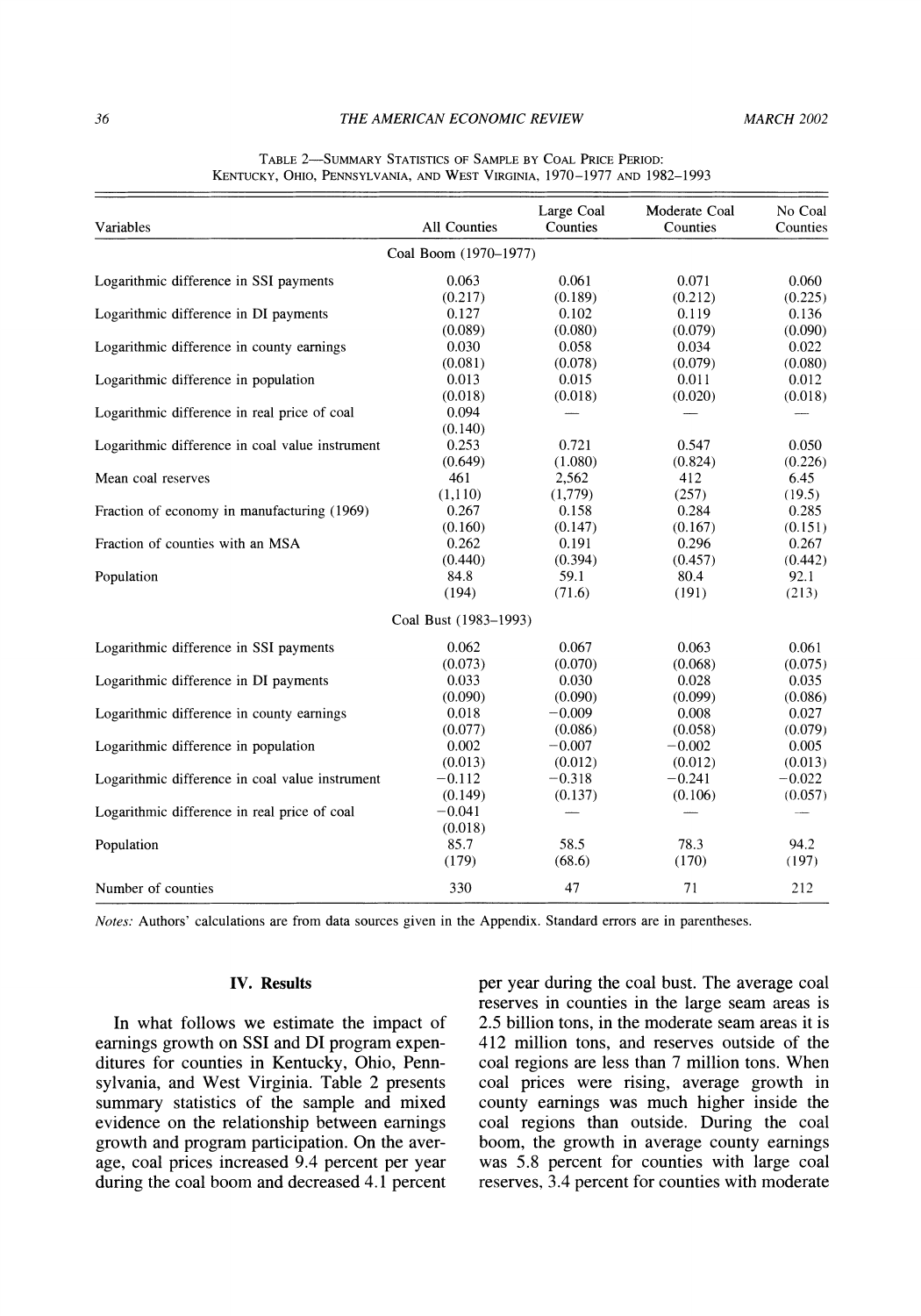**coal reserves, and 2.2 percent for counties without coal. During the bust, noncoal counties grew 2.7 percent annually while coal counties had essentially no earnings growth. Also, counties in the seam differ from other counties in several ways. Compared to the noncoal counties, counties with large coal reserves have fewer residents, are less likely to be in a metropolitan area, and have less manufacturing. The moderate coal counties are remarkably similar to the noncoal counties in these dimensions.** 

#### **A. Semiparametric Estimates**

**We estimate four different models for SSI and DI program payments. First, we estimate the OLS model using year fixed effects, the log difference in earnings, and other covariates. We refer to this as the change in earnings and will, casually, interpret this variable as the percentage change in real earnings. In the next specifications, we use two-stage least squares (2SLS), with the change in the value of coal reserves and two of its lags as instruments. For all estimates, t-statistics are reported using Huber-White standard errors.9 Because the functional form is a double-log model, the parameter estimate for the change in earnings can be interpreted as an elasticity of the change in payments for a change in the level of the county's real earnings. We then repeat the estimation excluding the control variables.** 

**We begin our analysis with the OLS estimates of equation (1) for DI payments. The OLS estimates indicate an extremely weak link between earnings growth and the growth in DI payments. In column (1) of Panel A of Table 3, we present the OLS estimate for the model with all covariates. Earnings growth appears to have no effect on the growth of DI payments.** 

**These estimates, however, do not focus on the coal price-induced changes in county earnings. In order to implement our two-stage model [equations (2) and (3)] we first must specify a measure for the value of a county's coal reserves. We use the log differences in the real price as the measure of price changes. This measure of the change in coal prices is multiplied by the log of coal reserves. Because new mines require some setup time, we use two lags of this variable as well.** 

**In column (2) of Panel A, we provide the 2SLS estimates of equation (3) using the measures of the change in the value of the coal reserve. The 2SLS estimate suggests a strong and statistically significant impact of earnings growth on DI expenditures. A 10-percent increase in earnings within the county would reduce the amount of DI payments by about 3.5 percent. Thus, increases in earnings seem to reduce DI payments. In columns (3) and (4) of Panel A, we repeat the estimation excluding the other covariates. The OLS estimate indicates essentially no relationship between DI payments and local earnings growth, but the 2SLS estimate suggests a strong and statistically significant impact of earnings growth on DI expenditures. Interestingly, the exclusions of the other covariates leave the point estimates for the earnings growth coefficients essentially unchanged.** 

**DI caseloads change largely by changing the rate of new cases. We may use these estimates to make a back-of-the-envelope calculation about the magnitude of the rate of reduction in the number of new cases. Suppose that initially the DI program has a constant growth rate. If each case has the same expenditures, changes in expenditures are** 

$$
\Delta E_t = N_t - \gamma_1 E_{t-1}
$$

where  $\Delta E_t$  is the change in real expenditures,  $N_t$ **is the expenditures resulting from new cases**  (number of "inflows"),  $\gamma_1$  is the rate at which old cases leave the DI rolls, and  $E_{t-1}$  is the level of expenditure last period ( $\gamma_1 E_{t-1}$  is the **number "outflows"). Dividing both sides by**   $E_{t-1}$  we obtain

$$
\Delta E \text{percent} = (N_t/E_{t-1}) - \gamma_1.
$$

**<sup>9</sup> In the tables below we do not correct for possible spatial autocorrelation. Timothy G. Conley (1999) suggests a Generalized Method of Moments (GMM) model that allows nonparametric estimation of the covariance matrix with spatial correlation across observations within a given distance, using a method similar to Whitney K. Newey and Kenneth D. West's (1987) technique for autocorrelation. In the Appendix, available from the authors on request, we reestimate our models using the method that Conley (1999) proposes. The results are robust to corrections for spatial autocorrelation.**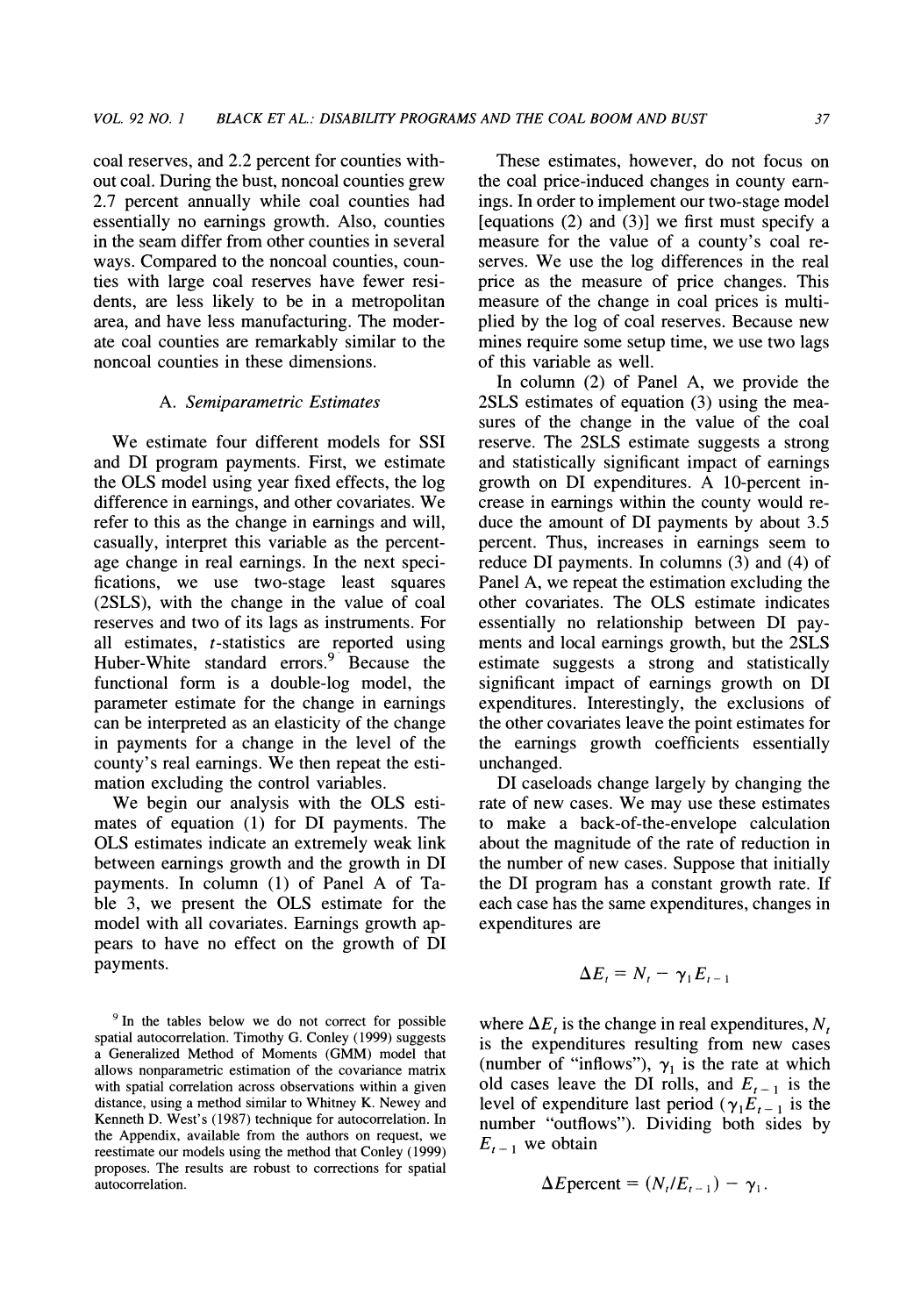| Controls:                                                           | (1)<br><b>OLS</b> | (2)<br>2SLS | (3)<br><b>OLS</b> | (4)<br>2SLS |
|---------------------------------------------------------------------|-------------------|-------------|-------------------|-------------|
| State-year dummies                                                  | Yes               | <b>Yes</b>  | <b>Yes</b>        | Yes         |
| County is in MSA (1990)                                             | Yes               | Yes         | No.               | No          |
| County's population                                                 | Yes               | <b>Yes</b>  | No.               | No.         |
| Change in county's population                                       | <b>Yes</b>        | <b>Yes</b>  | No.               | No.         |
| Fraction of earnings from manufacturing, 1969                       | <b>Yes</b>        | <b>Yes</b>  | No.               | No.         |
| Instruments: Change in value of coal reserves and two lagged values | No.               | <b>Yes</b>  | No.               | Yes         |
| Panel A: Disability Insurance Payments                              |                   |             |                   |             |
| Change in county's earnings                                         | $-0.002$          | $-0.345$    | 0.002             | $-0.347$    |
|                                                                     | (0.11)            | (3.95)      | (0.10)            | (4.24)      |
| First-stage $F$ -statistic on excluded instruments                  |                   | 26.7        |                   | 28.0        |
| N                                                                   | 7.260             | 7,260       | 7,260             | 7,260       |
| Panel B: Supplemental Security Income Payments                      |                   |             |                   |             |
| Change in county's earnings                                         | $-0.023$          | $-0.713$    | $-0.020$          | $-0.639$    |
|                                                                     | (1.58)            | (5.33)      | (1.40)            | (5.48)      |
| First-stage $F$ -statistic on excluded instruments                  |                   | 26.5        |                   | 27.9        |
| N                                                                   | 7,904             | 7.904       | 7.904             | 7,904       |
|                                                                     |                   |             |                   |             |

**TABLE 3-THE IMPACT OF EARNINGS GROWTH ON THE CHANGE IN DISABILITY INSURANCE AND SUPPLEMENTAL SECURITY INCOME PAYMENTS: KENTUCKY, OHIO, PENNSYLVANIA, AND WEST VIRGINIA, 1970-1993** 

**Notes: Authors' calculations are from data sources given in the Appendix. Dependent variables are the log differences in real DI payments and the log differences in real SSI payments. We give absolute values of t-statistics in parentheses. We use Huber-White robust variances to estimate t-statistics, and we adjust standard errors to account for possible nonindependence using Stata's cluster command. There are 330 counties in the four-state region. No data on DI payments are available for 1981 so no observations are available for 1981 or 1982. SSI payments data for ten observations are suppressed to preserve confidentiality.** 

**The rate of change in expenditures is just the difference between the rate of inflows and outflows. Combining information from Burkhauser and Haveman (1982) and from the SSA Annual**  Statistical Supplement (1981),  $\gamma_1$ , the annual **rate of outflows, appears to be approximately 0.089.10 Between 1970 and 1995, the real expenditures of the DI system grew at annual rate**  of 7.9 percent. As  $\Delta E$  percent = 0.079, the rate of inflows must have been 16.8 percent (N<sub>t</sub>/  $E_{t-1} = 0.168$ . Now suppose the impact of the **coal boom reduces DI expenditures solely through changes in the inflow of new cases. For the coal areas we have** 

$$
\Delta E^c \text{percent} = (1 - \alpha)(N_t / E_{t-1}) - \gamma_1
$$

where  $\alpha$  < 1 denotes the rate of reduction of **new cases arising from the coal boom. Differencing the two percentage growth equations, we have** 

#### $\Delta E$  percent  $-\Delta E^c$  percent  $=\alpha 0.168$ .

**Over the boom, large coal counties grew 3.6 percent faster than counties with little or no coal. The point estimate in Table 3 suggest this 3.6-percent increase in earnings reduces DI ex**penditures 1.26 percent so that  $\alpha \approx 0.0126/$  $0.168 \approx 0.075$ . Thus, the 3.6-percent increase in **earnings reduced the number of new entrants by 7.5 percent. If some of the stock of recipients did return to work, this calculation overestimates the responsiveness of the new entrants.** 

**In Panel B of Table 3, we repeat the analysis for SSI payments. Again, the OLS estimates, reported in columns (1) and (3), indicate only an** 

<sup>&</sup>lt;sup>10</sup> There are two components to  $\gamma_1$  (the outflow rate): the **rate at which people "recover" from their disability and the rate at which the caseload population "ages out" of DI. Using 1978 data, Burkhauser and Haveman (1982) estimate that a very small fraction (1.6 percent) of the caseload "recovers" each year. Recipients also leave the DI program at age 65 when the SSA transfers the recipient to old-age retirement. In 1978, according to the SSA Annual Statistical Supplement (1980), 7.3 percent of the DI caseload was 64 years of age and would age out.**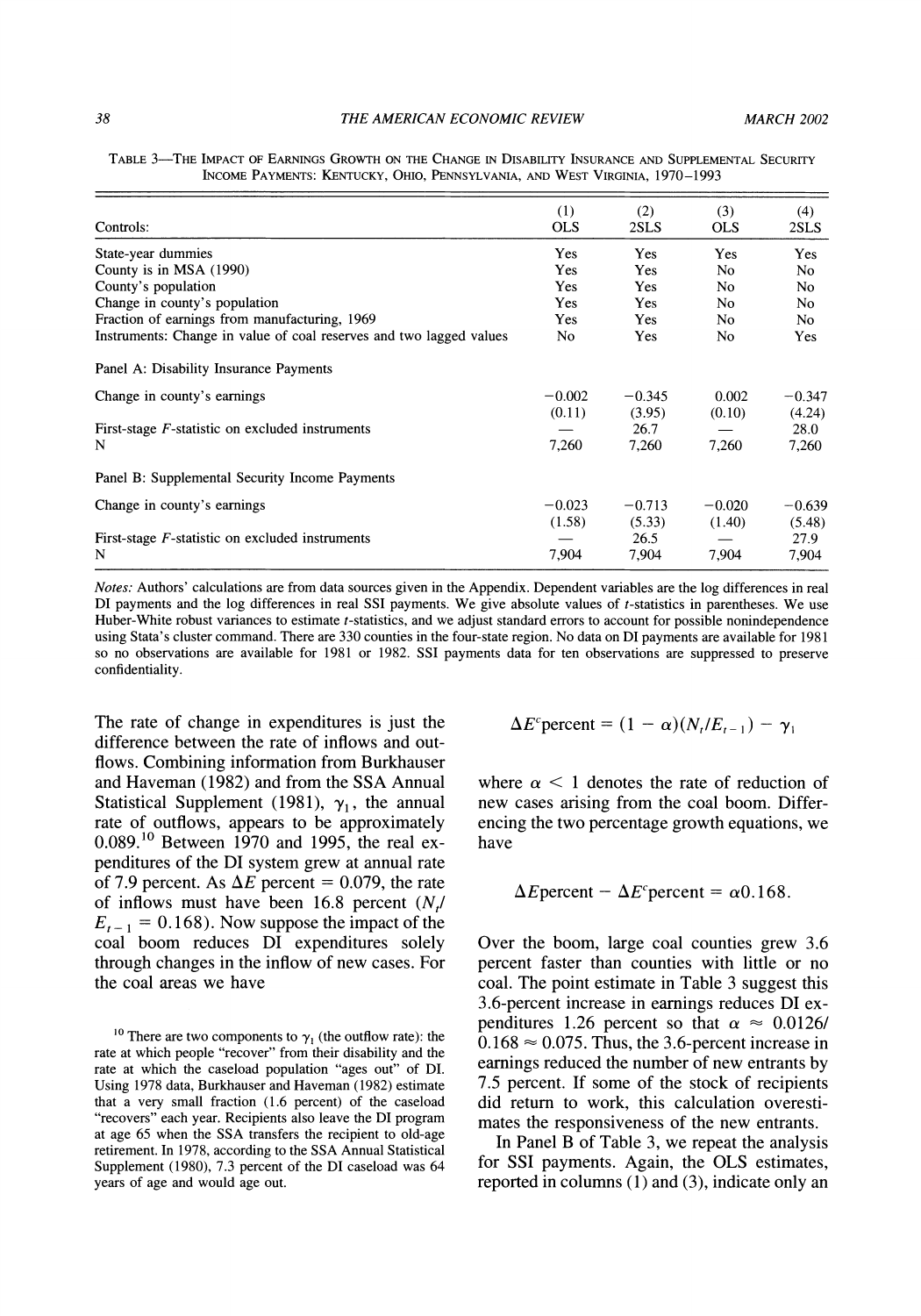**extremely weak link between earnings growth and the growth in SSI payments. While the estimated coefficient on earnings growth is negative, it is statistically insignificant and economically inconsequential. A 10-percent increase in earnings in a county would reduce SSI payments by only 0.2 percent.** 

**In columns (2) and (4) of Panel A, we provide the 2SLS estimates of equation (3) with and without the other covariates. Both of the 2SLS estimates imply a much larger impact of earnings growth on SSI expenditures. A 10 percent increase in earnings in a county would reduce SSI payments by more than 6 percent. Thus, there is a substantial and statistically significant inverse relationship between growth of earnings and SSI payments within the county.** 

**As Orley Ashenfelter (1983) notes, means testing, such as is done in the SSI program, adds an additional complication to the model. Because the SSI program is means tested, financially ineligible workers have an incentive to work less, thus reducing family income, if doing so allows a disabled family member to collect SSI. A positive shock to earnings, therefore, reduces participation in SSI in two ways. First, as before, it increases the value of labor-force participation for a potential participant. Second, some workers will have family members who are potential participants. Higher earnings for these workers may preclude benefits for disabled family members as the workers' higher earnings may push the entire family above the maximum allowable income. Thus, both of these factors contribute to the correlation between local economic conditions and SSI participation.** 

**We have shown that for the four states the energy boom of the 1970's and the subsequent economic collapse of the coal fields significantly affected disability program participation. Do the large impacts of local economic conditions on disability program participation generalize to other regions? There are at least two distinct issues. First, we have identified the impact of earnings growth on changes in disability payments using movements in coal prices, and coal is mined predominately in rural areas. It is possible that the relationship between earnings growth and disability payments is intrinsically different in rural areas than in urban areas. Because coal areas are rural, physicians are**  **likely to know their patients more intimately than do physicians in cities. Although SSA rules forbid physicians from taking into account the state of the local economy, physicians may be more willing to certify a patient as disabled when they know that the patient is unlikely to be able to find alternative employment and are familiar with the economic dislocation that the patient's family is experiencing. If this is so, then the applicability of this study to large urban areas may be limited.** 

**On the other hand, the impact of changes in county earnings on changes in SSI and DI receipt are remarkably similar between counties with moderate coal reserves and counties with large coal reserves. Counties with large coal reserves are more rural, are smaller, and have a structure of employment very different from moderate coal areas. Counties with moderate coal reserves are as urban, have a similar employment structure, and are almost as populous as noncoal areas. Thus, the impact of earnings growth on SSI and DI payments was very similar across two areas that are quite different.** 

**A second possible issue is perhaps more important. The coal industry employs a much different set of workers than the economy as a whole. In Table 4, we describe the workers employed in the coal-mining industry in the four-state region in the 1970, 1980, and 1990 Census years. Regardless of the year, coal mining is a male-dominated industry, with males comprising 95 percent of the industry even in 1990. The data also demonstrate that the coal boom had a dramatic effect on the age structure of the industry. Between the 1970 and 1980 Censuses, the industry became much younger as it expanded and older miners retired. Similarly, between the 1980 and 1990 Censuses, we see evidence of the industry aging somewhat. The data also document that coal mining is an industry in which workers have very limited education. Even in 1990, 30 percent of the industry was comprised of workers without a**  high-school diploma.<sup>11</sup> Thus, the coal industry **employs a disproportionate number of lowskilled workers.** 

**<sup>11</sup> While Table 4 shows a dramatic drop in the percentage of workers with an eighth-grade education or less, the prevalence of individuals in this region with an eighth-grade education or less fell by the 1980 Census.**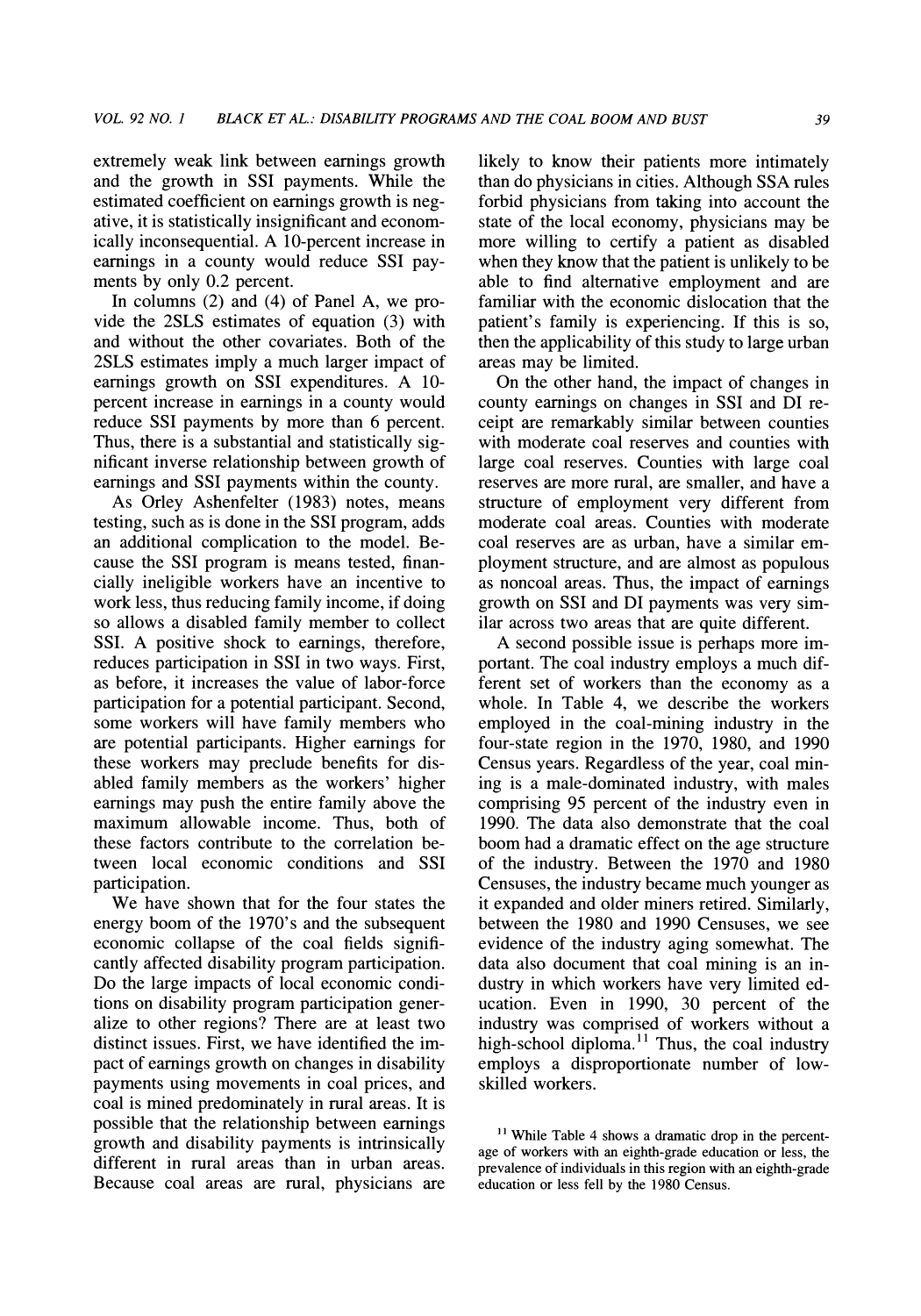|                           |      | All Workers |      |      |      |      |  | Coal-Mining Industry Workers |  |
|---------------------------|------|-------------|------|------|------|------|--|------------------------------|--|
|                           | 1970 | 1980        | 1990 | 1970 | 1980 | 1990 |  |                              |  |
| Age                       |      |             |      |      |      |      |  |                              |  |
| Less than 25              | 20.5 | 22.4        | 16.7 | 10.4 | 16.2 | 4.8  |  |                              |  |
| 25 to 34                  | 19.5 | 26.7        | 26.9 | 18.7 | 19.8 | 25.2 |  |                              |  |
| 35 to 44                  | 20.1 | 18.7        | 25.8 | 22.5 | 20.8 | 40.2 |  |                              |  |
| 45 to 55                  | 21.3 | 16.8        | 17.1 | 29.9 | 15.0 | 20.4 |  |                              |  |
| 55 to 64                  | 14.5 | 12.5        | 10.4 | 16.8 | 9.3  | 8.5  |  |                              |  |
| 65 and over               | 4.0  | 3.0         | 3.0  | 1.7  | 0.9  | 0.9  |  |                              |  |
| Years of schooling        |      |             |      |      |      |      |  |                              |  |
| Less than 8 years         | 16.5 | 7.1         | 3.5  | 44.4 | 17.5 | 9.8  |  |                              |  |
| 9 to 12 years, no diploma | 20.9 | 14.9        | 14.1 | 23.4 | 20.7 | 20.0 |  |                              |  |
| High-school graduate      | 40.2 | 45.0        | 39.6 | 27.0 | 46.9 | 49.8 |  |                              |  |
| Some college              | 11.0 | 16.5        | 24.4 | 3.8  | 9.8  | 15.3 |  |                              |  |
| College graduate          | 11.4 | 16.5        | 18.4 | 1.5  | 5.2  | 5.1  |  |                              |  |
| Gender                    |      |             |      |      |      |      |  |                              |  |
| Male                      | 63.3 | 58.9        | 54.8 | 97.3 | 95.8 | 95.2 |  |                              |  |
| Female                    | 36.7 | 41.1        | 45.2 | 3.7  | 4.2  | 4.8  |  |                              |  |

**TABLE 4-CHARACTERISTICS OF WORKERS IN THE COAL-MINING INDUSTRY IN KENTUCKY, OHIO, PENNSYLVANIA, AND WEST VIRGINIA: 1970, 1980, AND 1990 CENSUS DATA (IN PERCENTS)** 

**Notes: Authors' compilations are from the 1970, 1980, and 1990 Public Use Micro Sample of the Decennial Censuses. Data includes all workers in the coal-mining industry regardless of occupation.** 

**To get a feel for how these results might generalize, we consider the impact of the decline in the primary metals industry on DI and SSI payments. Between 1982 and 1987, earnings in the primary metals industry declined from 1.5 percent to 1.0 percent of total U.S. earnings. We collected DI payments by county in 1982 and 1987 for six large steel-producing states: Alabama, California, Illinois, Indiana, Michigan, and New York. These six states, along with Pennsylvania and Ohio, comprised the eight states with the largest employment in primary metals. (We exclude Pennsylvania and Ohio to avoid having to control for the decline in mining as well.) Like coal, primary metals employed large numbers of low-educated men at very high wages, and the decline of the primary metals industry displaced many highly paid, low-skill men.** 

**In Panel A of Table 5, we consider how the decline in the primary metals industry affected DI payments in the six-state region from 1982 to 1987. In column (1) we present the OLS estimates. As in the coal-producing states, the OLS estimate suggests no relationship between earnings and DI payments. Again, the 2SLS**  **results suggest a much different outcome. For an instrument, we use the county's fraction of male employment in primary metals from the 1970 Census. The results indicate that a 10 percent decline in earnings is associated with a 3.6-percent increase in DI payments, a result that is quite similar to our estimates from the coal-producing regions. In column (3), we provide estimates for the first-stage regression, documenting that earnings within the county are highly correlated with the fraction of male employment in primary metals in 1970. Finally, in column (4), we present the reduced-form regression results, which suggest that during the period of massive closing of steel plants, areas with a historically large fraction of workers in the primary metals industries had DI payments grow faster than elsewhere. Thus, results from both the coal and primary metals industries suggest that declines in these industries are associated with growth in disability payments.** 

**In Panel B of Table 5, we present similar evidence for SSI payments. Again, the OLS estimates indicate no statistically significant relationship between local labor-market earnings and SSI payments. The 2SLS results, however,**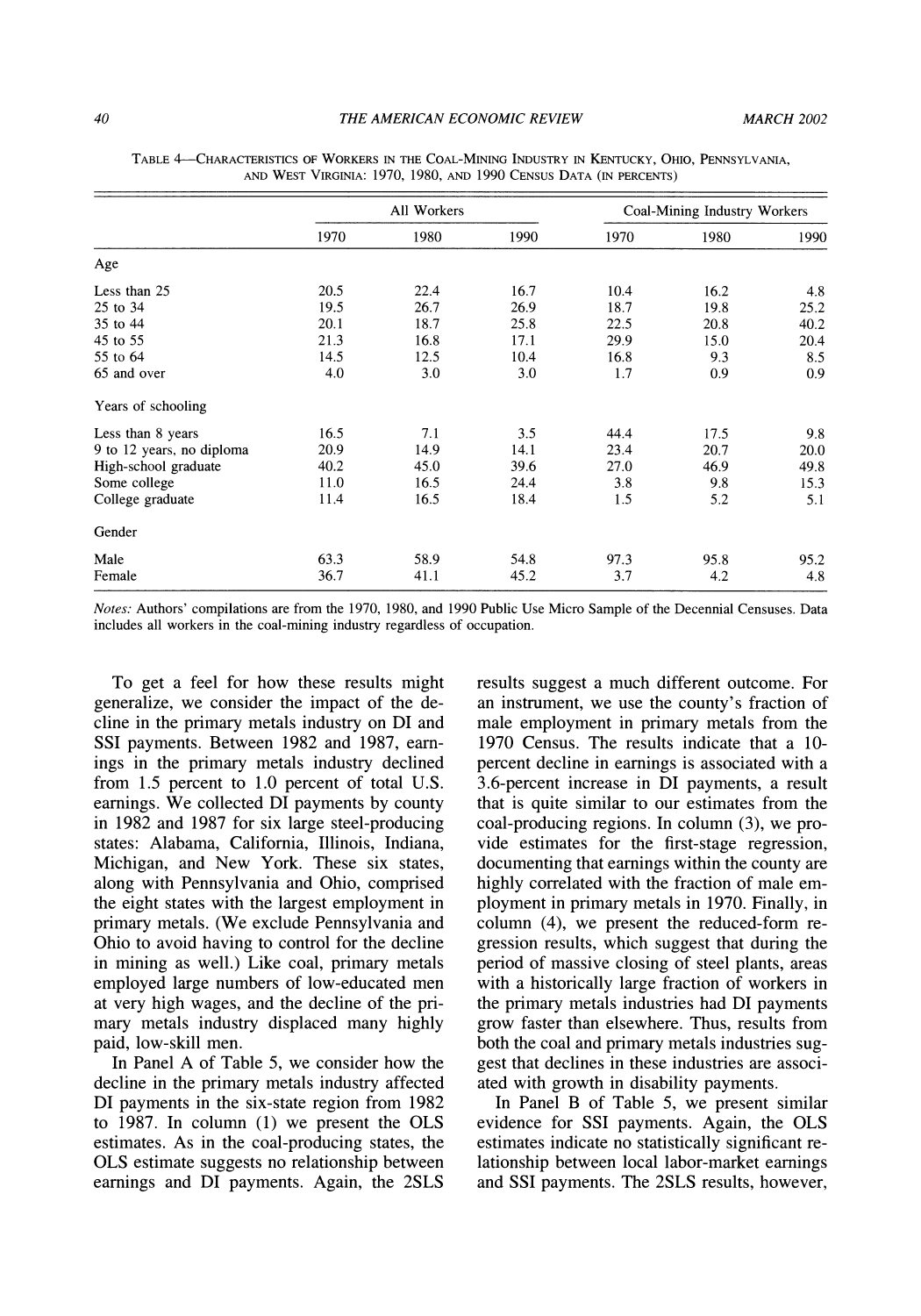| Panel A: Disability Insurance                       | (1)            | (2)        | (3)         | (4)          |
|-----------------------------------------------------|----------------|------------|-------------|--------------|
| Controls:                                           | <b>OLS</b>     | 2SLS       | First stage | Reduced form |
| State dummies                                       | Yes            | <b>Yes</b> | Yes         | Yes          |
| Fraction of male employment in primary metals, 1970 | N <sub>0</sub> | <b>Yes</b> |             |              |
| Change in earnings                                  | $-0.010$       | $-0.361$   |             |              |
|                                                     | (0.28)         | (2.50)     |             |              |
| Fraction of male employment in primary metals, 1970 |                |            | $-0.691$    | 0.249        |
|                                                     |                |            | (4.78)      | (2.99)       |
| Panel B: Supplemental Security Income               | (1)            | (2)        | (3)         | (4)          |
| Controls:                                           | <b>OLS</b>     | 2SLS       | First stage | Reduced form |
| State dummies                                       | Yes            | <b>Yes</b> | <b>Yes</b>  | <b>Yes</b>   |
| Fraction of male employment in primary metals, 1970 | No.            | <b>Yes</b> |             |              |
| Change in earnings                                  | $-0.042$       | $-1.049$   |             |              |
|                                                     | (0.81)         | (3.06)     |             |              |
| Fraction of male employment in primary metals, 1970 |                |            | $-0.691$    | 0.729        |
|                                                     |                |            | (4.78)      | (4.77)       |
| N                                                   | 464            | 464        | 464         | 464          |

**TABLE 5-IMPACT OF EARNINGS GROWTH ON THE CHANGE IN DISABILITY INSURANCE AND SUPPLEMENTAL SECURITY INCOME PAYMENTS FROM 1982 TO 1987: ALABAMA, CALIFORNIA, ILLINOIS, INDIANA, MICHIGAN, AND NEW YORK** 

**Notes: Authors' calculations are from data sources given in the Appendix. The dependent variables in columns (1), (2), and (4) are the log differences in real DI and SSI payments in 1987 and 1982 and the log differences in earnings in column (3).**  We give absolute values of *t*-statistics in parentheses. We use Huber-White robust variances to estimate *t*-statistics.

**suggest that a 10-percent decline in earnings is associated with a 10-percent increase in payments. Thus, we again find that the decline in SSI payments exceeds the decline in DI payments.** 

**If low-skilled workers are more likely to pursue disability benefits when displaced from their jobs, this suggests that other sources of economic growth are likely to lead to more modest declines in disability program participation. This said, the decline in the economic opportunities of low-skilled workers is well documented. For this reason, we believe that this study has much to say about the increase in disability program participation among men, particularly among low-skilled men.** 

#### **B. Nonparametric Estimates**

**In this section, we began to explore why the magnitude of instrumental variables estimates are so much larger than the magnitude of the OLS estimates. In this subsection, we construct nonparametric estimates that allow us to examine more closely the variation that produces the large instrumental variables estimates. These nonparametric estimates better identify the impact of the coal price-induced** 

**earnings growth on the growth in disability payments.** 

**As the controls have little impact on the estimated coefficient on county earnings growth, we exclude them from our nonparametric analysis. As before, we classify counties into one of three coal regions. Counties with at least a billion tons of coal reserves are defined as large coal-reserve counties. Counties with more than 100 million, but less than a billion, tons of coal reserves are defined as moderate coal-reserve counties. Counties with less than 100 million tons of coal reserves are considered outside the coal region. We refer to these categories as the "region" of the county. We also divide the data into three periods: the boom years between 1970 and 1977 (Boom), the peak years between 1978 and 1982 (Peak), and the bust years between 1983 and 1993 (Bust). The first-stage equation for the change in (log) earnings is** 

(2') 
$$
\Delta(earnings_{is}) = \alpha_0 + \textbf{year}_{st}\alpha_{1st} + C_{ist}\gamma + u_{ist}
$$

where  $\mathbf{C_{ist}}$  is a vector that indicates whether *i*th **county in the sth state has large coal reserves or moderate coal reserves and whether the time**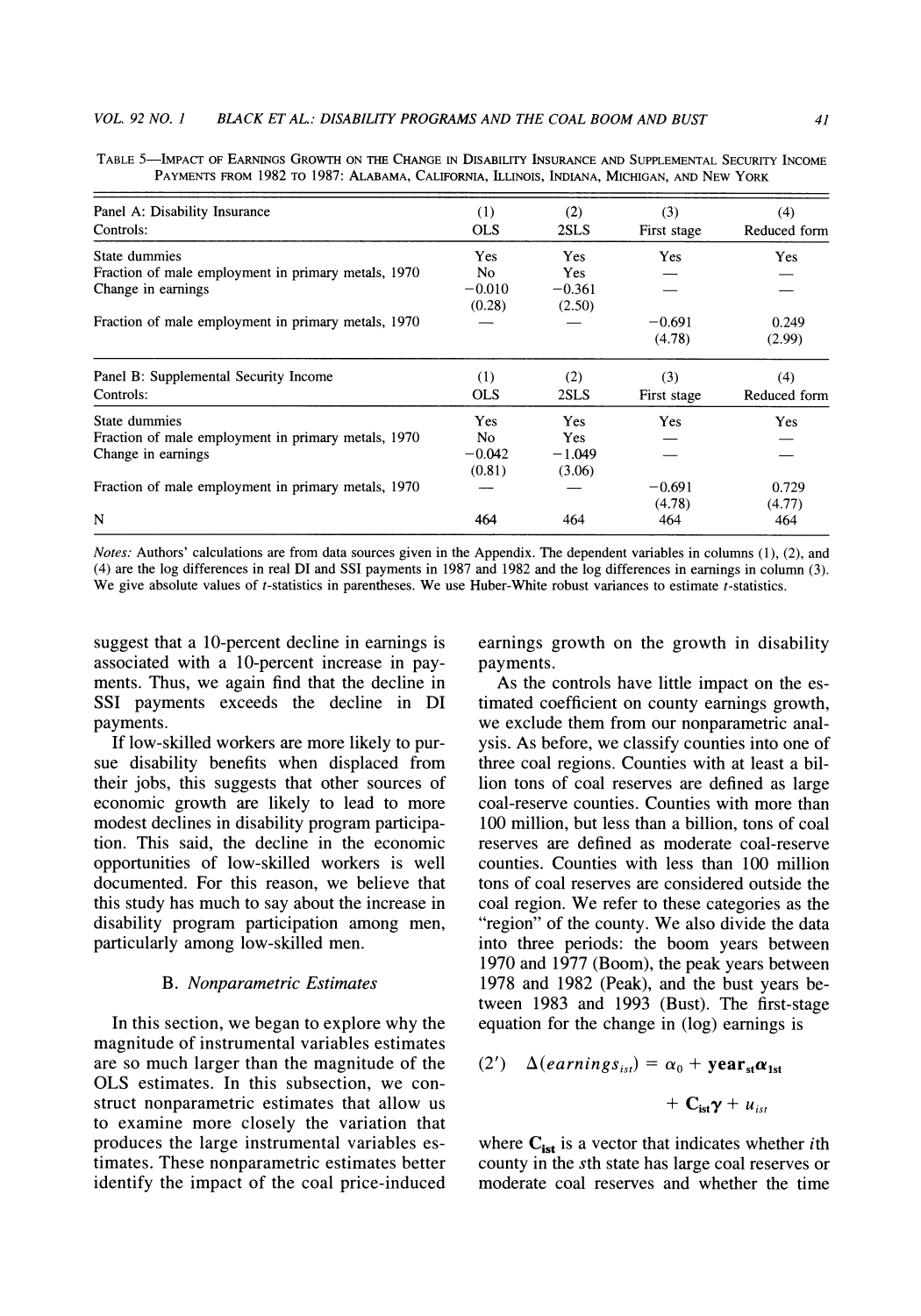|           | Difference in the logarithm<br>of real earnings |                   | Difference in the<br>logarithm of real Disability<br>Insurance payments |                   | Difference in the<br>logarithm of real Supplemental<br>Security Income payments |                   |
|-----------|-------------------------------------------------|-------------------|-------------------------------------------------------------------------|-------------------|---------------------------------------------------------------------------------|-------------------|
| Period    | Counties with                                   | Counties with     | Counties with                                                           | Counties with     | Counties with                                                                   | Counties with     |
|           | moderate coal                                   | large coal        | moderate coal                                                           | large coal        | moderate coal                                                                   | large coal        |
|           | reserves compared                               | reserves compared | reserves compared                                                       | reserves compared | reserves compared                                                               | reserves compared |
|           | to counties with                                | to counties with  | to counties with                                                        | to counties with  | to counties with                                                                | to counties with  |
|           | little or                                       | little or         | little or                                                               | little or         | little or                                                                       | little or         |
|           | no reserves                                     | no reserves       | no reserves                                                             | no reserves       | no reserves                                                                     | no reserves       |
|           | (1)                                             | (2)               | (3)                                                                     | (4)               | (5)                                                                             | (6)               |
| 1970-1977 | 0.014                                           | 0.035             | $-0.016$                                                                | $-0.030$          | $-0.004$                                                                        | $-0.017$          |
| 1978-1982 | (3.96)                                          | (6.48)            | (5.47)                                                                  | (7.67)            | (0.85)                                                                          | (3.56)            |
|           | 0.004                                           | 0.002             | $-0.010$                                                                | $-0.024$          | 0.007                                                                           | 0.001             |
|           | (1.00)                                          | (0.30)            | (3.36)                                                                  | (6.56)            | (1.93)                                                                          | (0.18)            |
| 1983-1993 | $-0.018$                                        | $-0.034$          | $-0.003$                                                                | $-0.004$          | 0.004                                                                           | 0.014             |
|           | (6.58)                                          | (8.19)            | (1.60)                                                                  | (1.31)            | (1.69)                                                                          | (4.28)            |

**TABLE 6-ALTERNATIVE ESTIMATES OF THE IMPACT OF THE COAL SHOCKS ON DISABILITY INSURANCE AND SUPPLEMENTAL SECURITY INCOME PAYMENTS: KENTUCKY, OHIO, PENNSYLVANIA, AND WEST VIRGINIA, 1970-1993** 

**Notes: Authors' calculations are from data sources given in the Appendix. All regressions contain state-year fixed effects. We report absolute values of t-statistics in parentheses calculated using Huber-White standard errors, and we adjust standard errors to account for possible nonindependence using Stata's cluster command.** 

**period lies in the boom, peak, or bust. The coefficients, y, are the average growth in earnings for counties with large coal and with moderate coal reserves relative to counties with little or no coal for each of the three time periods. The resulting 2SLS regression model is** 

(3') 
$$
\Delta y_{ist} = \beta_0 + \textbf{year}_{st}\beta_{st} + \beta_3 \Delta(ear\hat{n}ings_{ist}) + \varepsilon_{ist}.
$$

For a given state in a given year,  $\Delta(ear\hat{n}ings_{ist})$ **takes on only three values. Moreover, for a given state in a given period, the difference between any**  two regions' value of  $\Delta(ear\hat{n}ings_{ist})$  is a con**stant for all years. Thus, the use of region and time indicators for our instrument series insures that we use only long-term differences in growth rates to identify the impact of earnings on disability payments.** 

**To investigate the relationship among a county's earnings growth, its endowment of coal, and the coal price cycle, the average growth in county earnings in presented for the coal boom, peak, and bust, which are estimated from equation (2'). Columns (1) and (2) of Table 6 report the average economic performance of counties with large and moderate coal reserves relative to counties with small or no reserves of coal. Consistent with Figure 3, counties with moderate** 

**coal reserves did modestly better during the boom period, averaging about 1.4 percent more growth in earnings than counties with little or no coal. Counties with large reserves of coal grew much faster, averaging a growth rate of 3.5 percent more than the growth rate of counties with little or no coal. During the bust, coal counties had much slower growth in county earnings relative to noncoal counties.** 

**A similar exercise is conducted to investigate the relationship between a county's DI payment growth and its geographic location relative to the coal regions and period of the coal price cycle. We estimate** 

(4) 
$$
\Delta y_{ist} = \theta_0 + \mathbf{year}_{st} \theta_{st} + C_{ist} \tau + u_{ist},
$$

where in this model  $\Delta y_{ist}$  is the log difference in county DI payments. The coefficients,  $\tau$ , are **simply the average growth in DI payments for counties with large coal and with moderate coal reserves relative to counties with little or no coal for each of the three time periods. We report these in columns (3) and (4) of Table 6. During the coal boom, DI payments grew 3.0 percent slower in counties with large coal reserves relative to counties with little or no coal reserves and grew 1.6 percent slower in counties with moderate coal reserves relative to counties with little or no coal reserves.**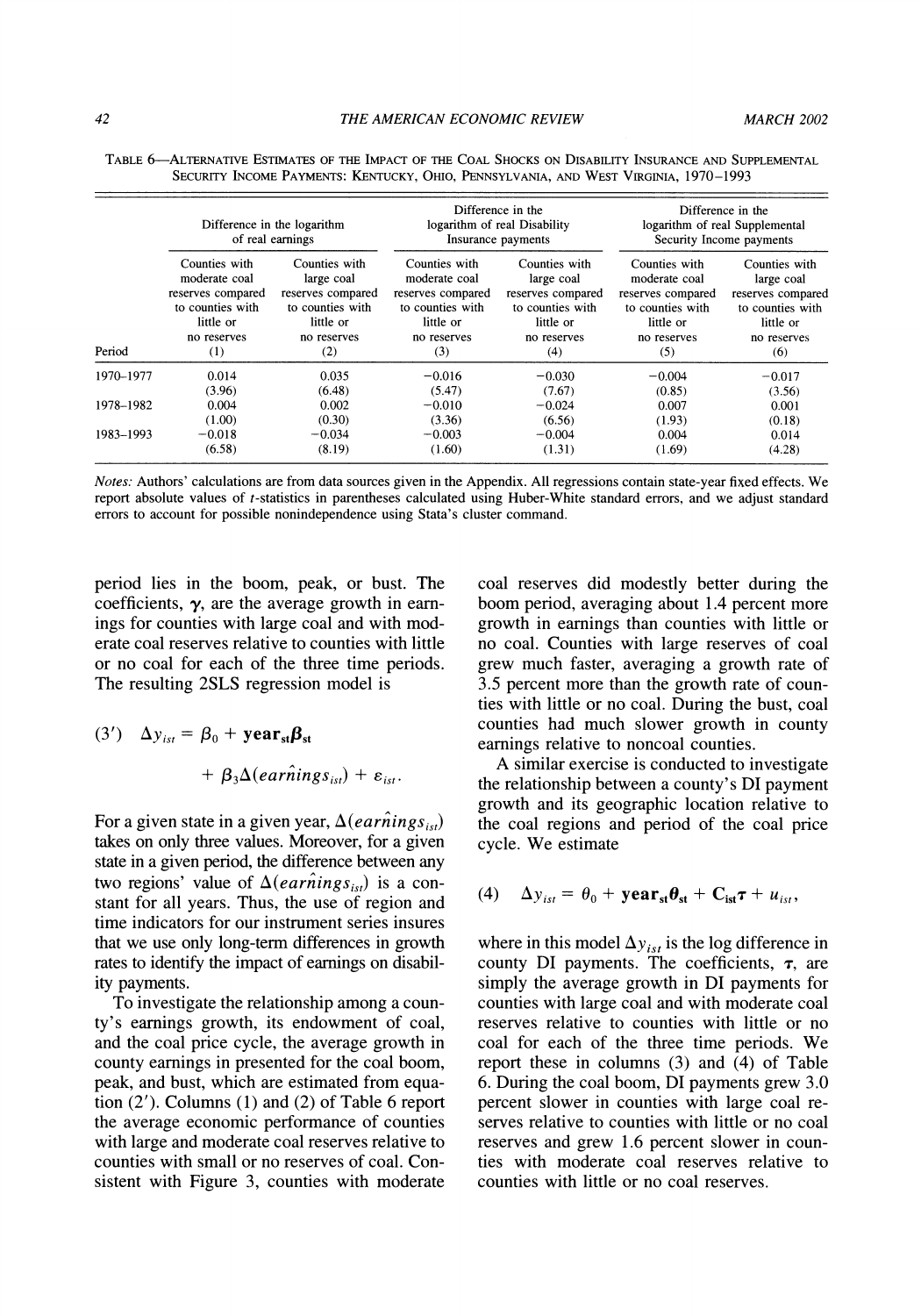|           | Panel A: Disability Insurance Payments                                            |                                                                                        |                                                                                      |                            |
|-----------|-----------------------------------------------------------------------------------|----------------------------------------------------------------------------------------|--------------------------------------------------------------------------------------|----------------------------|
| Period    | Counties with little<br>or no coal compared<br>to counties with<br>large reserves | Counties with<br>moderate coal reserves<br>compared to counties<br>with large reserves | Counties with little<br>or no coal compared<br>to counties with<br>moderate reserves | Three-region<br>comparison |
| 1970-1977 | $-0.828$                                                                          | $-0.852$                                                                               | $-1.296$                                                                             | $-0.887$                   |
|           | (4.56)                                                                            | (2.45)                                                                                 | (3.08)                                                                               | (5.13)                     |
|           | $N = 2.072$                                                                       | $N = 944$                                                                              | $N = 2.264$                                                                          | $N = 2,640$                |
| 1978-1982 | $-2.128$                                                                          | $-5.574$                                                                               | $-2.120$                                                                             | $-2.075$                   |
|           | (1.13)                                                                            | (0.22)                                                                                 | (0.89)                                                                               | (1.30)                     |
|           | $N = 777$                                                                         | $N = 354$                                                                              | $N = 849$                                                                            | $N = 990$                  |
| 1983-1993 | 0.112                                                                             | 0.053                                                                                  | 0.198                                                                                | 0.124                      |
|           | (1.26)                                                                            | (0.28)                                                                                 | (1.60)                                                                               | (1.62)                     |
|           | $N = 2,849$                                                                       | $N = 1,298$                                                                            | $N = 3,113$                                                                          | $N = 3.630$                |
| 1970-1993 | $-0.333$                                                                          | $-0.353$                                                                               | $-0.234$                                                                             | $-0.324$                   |
|           | (4.37)                                                                            | (2.12)                                                                                 | (2.29)                                                                               | (4.85)                     |
|           | $N = 5,698$                                                                       | $N = 2.596$                                                                            | $N = 6,226$                                                                          | $N = 7.260$                |

**TABLE 7-WALD ESTIMATES OF THE IMPACT OF THE COAL SHOCKS ON DISABILITY INSURANCE AND SUPPLEMENTAL SECURITY INCOME PAYMENTS: KENTUCKY, OHIO, PENNSYLVANIA, AND WEST VIRGINIA, 1970-1993** 

**Panel B: Supplemental Security Income Payments** 

| Period    | Counties with little<br>or no coal compared<br>to counties with<br>large reserves<br>(1) | Counties with<br>moderate coal reserves<br>compared to counties<br>with large reserves<br>(2) | Counties with little<br>or no coal compared<br>to counties with<br>moderate reserves<br>(3) | Three-region<br>comparison<br>(4) |
|-----------|------------------------------------------------------------------------------------------|-----------------------------------------------------------------------------------------------|---------------------------------------------------------------------------------------------|-----------------------------------|
| 1970–1977 | $-0.479$                                                                                 | $-0.704$                                                                                      | $-0.241$                                                                                    | $-0.460$                          |
|           | (2.94)                                                                                   | (1.78)                                                                                        | (0.66)                                                                                      | (3.05)                            |
|           | $N = 2,056$                                                                              | $N = 944$                                                                                     | $N = 2.248$                                                                                 | $N = 2.624$                       |
| 1978-1982 | $-0.267$                                                                                 | 3.014                                                                                         | 1.921                                                                                       | 1.733                             |
|           | (0.11)                                                                                   | (0.47)                                                                                        | (1.02)                                                                                      | (0.93)                            |
|           | $N = 1.295$                                                                              | $N = 590$                                                                                     | $N = 1.415$                                                                                 | $N = 1,650$                       |
| 1983-1993 | $-0.382$                                                                                 | $-0.453$                                                                                      | $-0.257$                                                                                    | $-0.371$                          |
|           | (3.94)                                                                                   | (2.03)                                                                                        | (1.86)                                                                                      | (4.36)                            |
|           | $N = 2,849$                                                                              | $N = 1,298$                                                                                   | $N = 3.113$                                                                                 | $N = 3,630$                       |
| 1970-1993 | $-0.424$                                                                                 | $-0.532$                                                                                      | $-0.209$                                                                                    | $-0.398$                          |
|           | (5.47)                                                                                   | (2.64)                                                                                        | (1.53)                                                                                      | (5.60)                            |
|           | $N = 6,200$                                                                              | $N = 2,832$                                                                                   | $N = 6,776$                                                                                 | $N = 7,904$                       |

**Notes: Authors' calculations are from data sources given in the Appendix. All regressions contain state-year fixed effects. We report absolute values of t-statistics in parentheses calculated using Huber-White standard errors, and we adjust standard errors to account for possible nonindependence using Stata's cluster command.** 

**In columns (5) and (6) of Table 6, we present the average county growth in SSI payments for counties with large coal reserves and with moderate coal reserves relative to counties with little or no coal. We see that during the coal boom, counties with moderate coal reserves had SSI payments grow 0.4 percent slower and counties with large coal reserves had SSI payments grow 1.7 percent slower than noncoal counties. During the coal bust, SSI grew much faster in the coal areas than in the noncoal areas. Relative to noncoal areas, the SSI payments grew 0.4 per-** **cent faster in the counties with moderate coal reserves and 1.4 percent faster in the counties with large coal reserves.** 

**In the spirit of Abraham Wald (1940) and Joshua D. Angrist (1990), we may exploit this variation in region and coal prices to form several nonparametric instrumental variables estimators of the impact of earnings on DI and SSI payments. We report the estimates in Table 7, providing the DI estimates in Panel A and the SSI estimates in Panel B. Consider first the SSI estimates. Using data for the boom period**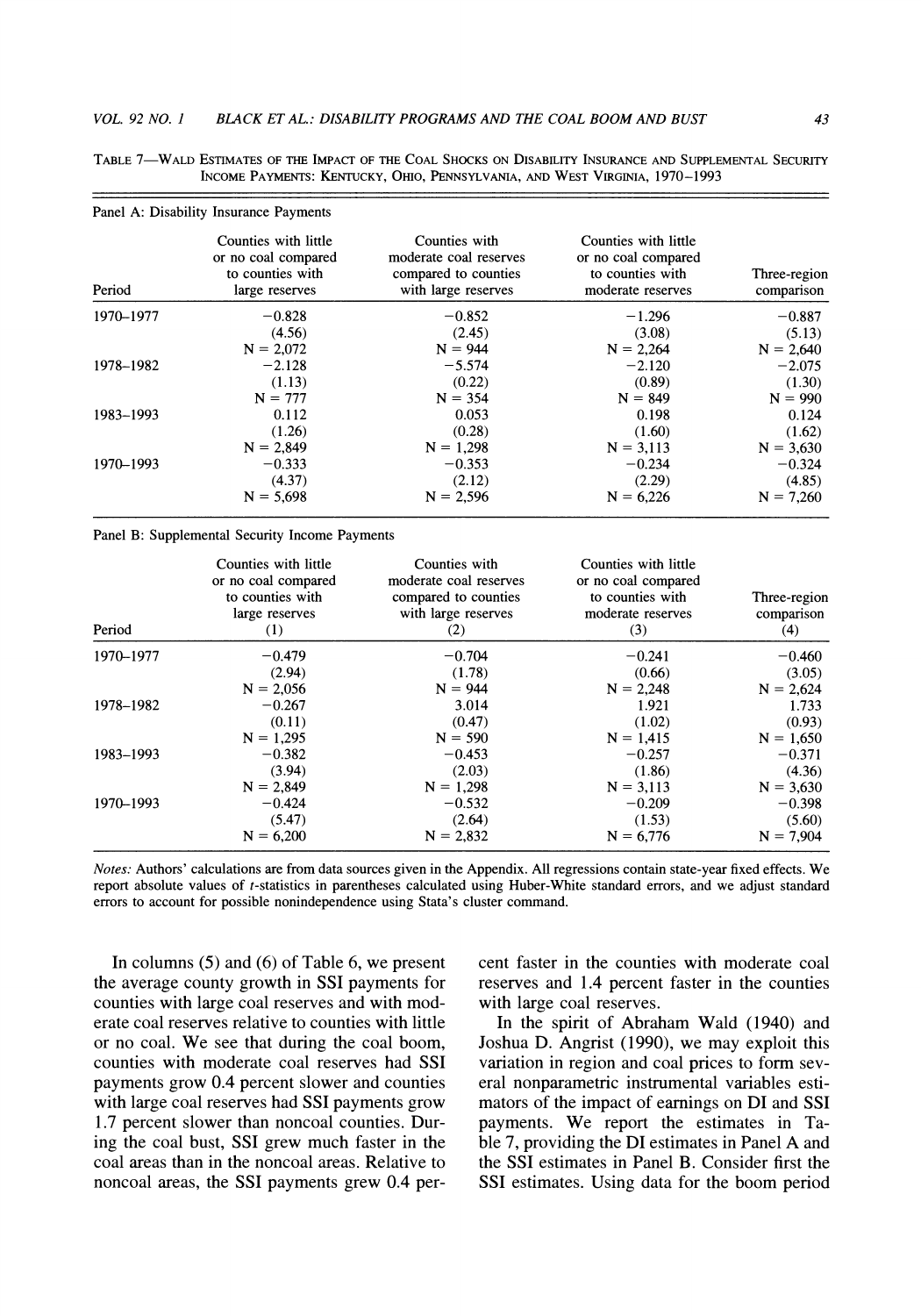alone, we obtain an elasticity estimate of  $-0.46$ ; **using data from the bust period alone, we obtain**  an elasticity estimate of  $-0.37$ , which we view **as quite similar. Similarly, when we use twoway comparisons between the region with large coal reserves and one of the other regions, we get reasonably similar elasticity estimates.** 

**In contrast, we find a great deal of instability in our DI estimates. For example, we find estimates from the boom period suggest an estimate of -0.89. This elasticity is very large, and, in our view, implausibly large. Moreover, the estimated elasticity is even more negative in the peak, albeit statistically insignificant, and in the bust the estimated elasticity is actually positive, although again insignificant. Obviously, the intertemporal volatility of the elasticity estimates calls into question the point estimates that we presented in Tables 2 and 3.** 

**A closer examination of Table 6, however, suggests a reason for the strong correlation between local economic conditions and DI program payments during the boom yet no correlation during the bust. While not statistically significant, when coal and noncoal areas are experiencing the same growth in their local economies (1978-1982), coal counties appear to have DI payments expanding much more slowly than noncoal areas. It may be that there is a permanently lower growth rate of DI payments in areas with coal. If this is true, then this difference in the baseline growth rate of DI payments exacerbates the negative correlation between local economic conditions and DI growth rates during the boom while reducing the measured effect during the bust.** 

**In order to test our contention that growth rates in DI payments vary by region, we reestimate our nonparametric model including region fixed effects. Table 8 presents the results from this model. In row (1), we report the nonparametric estimates with fixed effects for whether the county has little or no coal, moderate coal reserves, or large coal reserves. As we expected, given Table 6, the fixed effects indicate that DI payment growth is slower in areas with moderate coal reserves than in areas with little or no coal and even slower in areas with large endowments of coal. Controlling for this, the estimated impact of earnings growth on DI payments increases somewhat. We estimate that** 

**a 1 0-percent increase in earnings would decrease DI payments about 3.9 percent.** 

**In the next three rows, we reestimate the**  model using only two of three regions **counties with little or no coal and moderate coal reserves in row (2), counties with little or no coal and large reserves in row (3), and counties with moderate reserves and large reserves in row (4). Each of these two-way comparisons provides similar estimates of the magnitude of the impact of earnings on DI payments, with the**  estimates ranging from  $-0.37$  to  $-0.41$ , and **each is statistically significant. In the next three rows, we reestimate the model using only two of the three periods: the peak and bust in row (5), the boom and bust in row (6), and the boom and peak in row (7). For the peak and bust sample and the boom and bust sample, the estimated coefficients are again quite similar,**   $-0.41$  and  $-0.39$ , respectively, and both are **statistically significant. For the boom and peak**  sample, the point estimate is  $-0.30$ , but it is **imprecisely estimated.** 

**The presence of the region fixed effects suggests that the semiparametric estimates in Table 3 may be biased as well. In the last two rows, we reestimate the semiparametric 2SLS models using a specification similar to that in column (4) of Table 3. In row (8), we reestimate including region fixed effects for the model, and in row (9), we estimate the model with county fixed effects, with both models providing very similar estimates. The estimates imply that a 10-percent increase in county earnings would reduce DI payments about 2.7 percent. Finally, in row (10), we reestimate the nonparametric model with county fixed effects. The results imply that a 10-percent increase in county earnings would reduce DI payments about 3.9 percent.12 Again, the nonparametric instrumental variable estimate is larger than the 2SLS estimate.** 

**For both programs and for both the coal and steel industries, the magnitudes of the instrumental variables estimates are several times the** 

**<sup>12</sup>The permanently lower growth rate in the coal areas results from the higher rates of DI prior to the coal boom. If we condition on the 1969 per capita level of DI payments and its square, the estimated seam fixed effect drops dramatically in magnitude and is generally insignificant. The results are available on request from the authors.**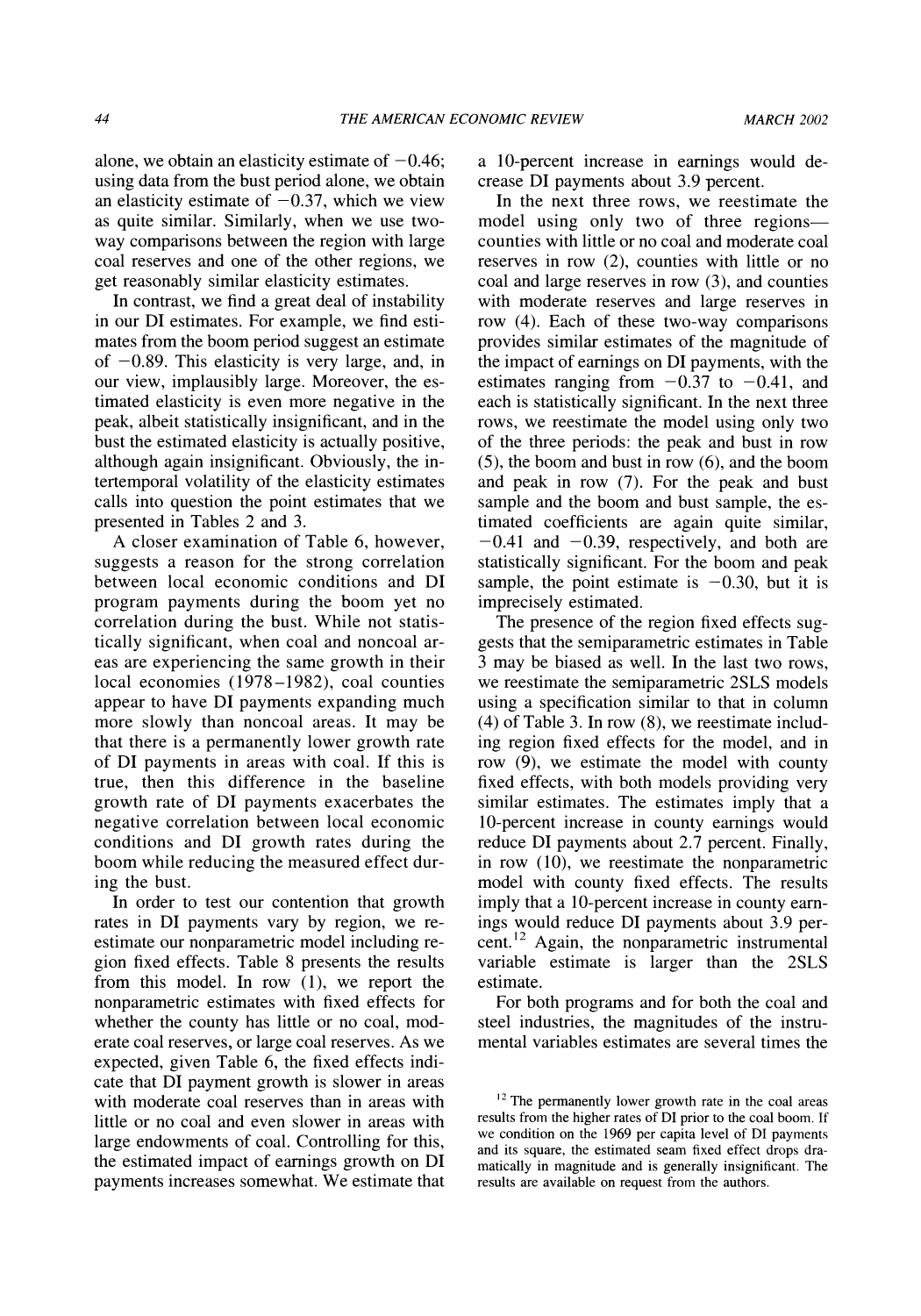|                                                                                                       | (1)<br>Coefficient on<br>difference of<br>log earnings | (2)<br>Moderate<br>coal region<br>fixed effect | (3)<br>Large<br>coal region<br>fixed effect |
|-------------------------------------------------------------------------------------------------------|--------------------------------------------------------|------------------------------------------------|---------------------------------------------|
| (1) Full sample ( $N = 7,260$ )                                                                       | $-0.386$                                               | $-0.010$                                       | $-0.017$                                    |
|                                                                                                       | (5.42)                                                 | (5.20)                                         | (6.35)                                      |
| Two-way comparisons by seam:                                                                          |                                                        |                                                |                                             |
| (2) Counties with little or no coal and counties with                                                 | $-0.408$                                               | $-0.011$                                       |                                             |
| moderate reserves only ( $N = 6,226$ )                                                                | (3.57)                                                 | (5.24)                                         |                                             |
| (3) Counties with little or no coal and counties with large                                           | $-0.374$                                               |                                                | $-0.017$                                    |
| reserves only $(N = 5,698)$                                                                           | (4.71)                                                 |                                                | (6.05)                                      |
| (4) Counties with moderate coal reserves and counties                                                 | $-0.413$                                               | 0.008                                          |                                             |
| with large reserves only ( $N = 2,596$ )                                                              | (2.36)                                                 | (2.91)                                         |                                             |
| Two-way comparison by time period:                                                                    |                                                        |                                                |                                             |
| (5) Peak and bust only $(N = 4,620)$                                                                  | $-0.408$                                               | $-0.010$                                       | $-0.018$                                    |
|                                                                                                       | (3.52)                                                 | (3.94)                                         | (4.19)                                      |
| (6) Boom and bust only ( $N = 6,270$ )                                                                | $-0.385$                                               | $-0.010$                                       | $-0.017$                                    |
|                                                                                                       | (5.25)                                                 | (4.93)                                         | (6.05)                                      |
| (7) Boom and peak only $(N = 3,630)$                                                                  | $-0.295$                                               | $-0.011$                                       | $-0.020$                                    |
|                                                                                                       | (1.29)                                                 | (3.18)                                         | (2.97)                                      |
| Alternative 2SLS estimates:                                                                           |                                                        |                                                |                                             |
|                                                                                                       | $-0.275$                                               | $-0.010$                                       |                                             |
| (8) 2SLS with change in value of coal reserves and two                                                |                                                        |                                                | $-0.017$                                    |
| lagged values as instruments and fixed effect for large<br>and moderate coal reserves ( $N = 7,260$ ) | (3.65)                                                 | (5.26)                                         | $(-6.77)$                                   |
| (9) 2SLS with change in value of coal reserves and two                                                | $-0.271$                                               |                                                |                                             |
| lagged values as instruments and county fixed effects<br>$(N = 7,260)$                                | (3.57)                                                 |                                                |                                             |
| (10) 2SLS with seam and time interactions as instruments                                              | $-0.386$                                               |                                                |                                             |
| and county fixed effects ( $N = 7,260$ )                                                              | (5.30)                                                 |                                                |                                             |

**TABLE 8-ESTIMATES OF THE IMPACT OF THE CoAL BOOM AND BUST ON DISABILITY INSURANCE PAYMENTS wiTH FIXED EFFECTS FOR GROWTH RATES** 

**Notes: Authors' calculations are from data sources given in the Appendix. All regressions contain state-year fixed effects. We report absolute values of t-statistics in parentheses calculated using Huber-White standard errors, and we adjust standard errors to account for possible nonindependence using Stata's cluster command. Dependent variable is the logarithm of real DI payments.** 

**magnitude of the OLS estimates. Traditionally, researchers have sought to explain such differences by suggesting that there is an endogenous relationship between county economic conditions and the growth in disability payments. While we certainly would not deny the potential for such endogeneity, we do not feel this is the major reason for the differences. We believe the instrumental variables estimates are larger than the OLS estimates because estimated growth in earnings from the first-stage regression is much smoother than the actual earnings growth and better captures important variations in local economic conditions.** 

**Consider the two series, actual and instrumented changes in earnings. While the two county earnings series have the same mean** 

**(0.012) by construction and are highly correlated (0.605), the standard deviation of the instrumented earnings growth is only 0.049 compared to 0.082 for the actual earnings growth. To the extent that much of the extra variation in actual earnings growth is the result of transitory shocks, the instrumented series removes much of the "noise" from the earnings data. For instance, we observe that in the coal belt of eastern Kentucky, the earnings in Pike County responded immediately to the 1974 price shock, while in neighboring Martin County they responded continuously over a three-year period. Because both Pike and Martin County, however, have over a billion tons of coal reserves, the instrumented series will understate growth in Pike County and overstate**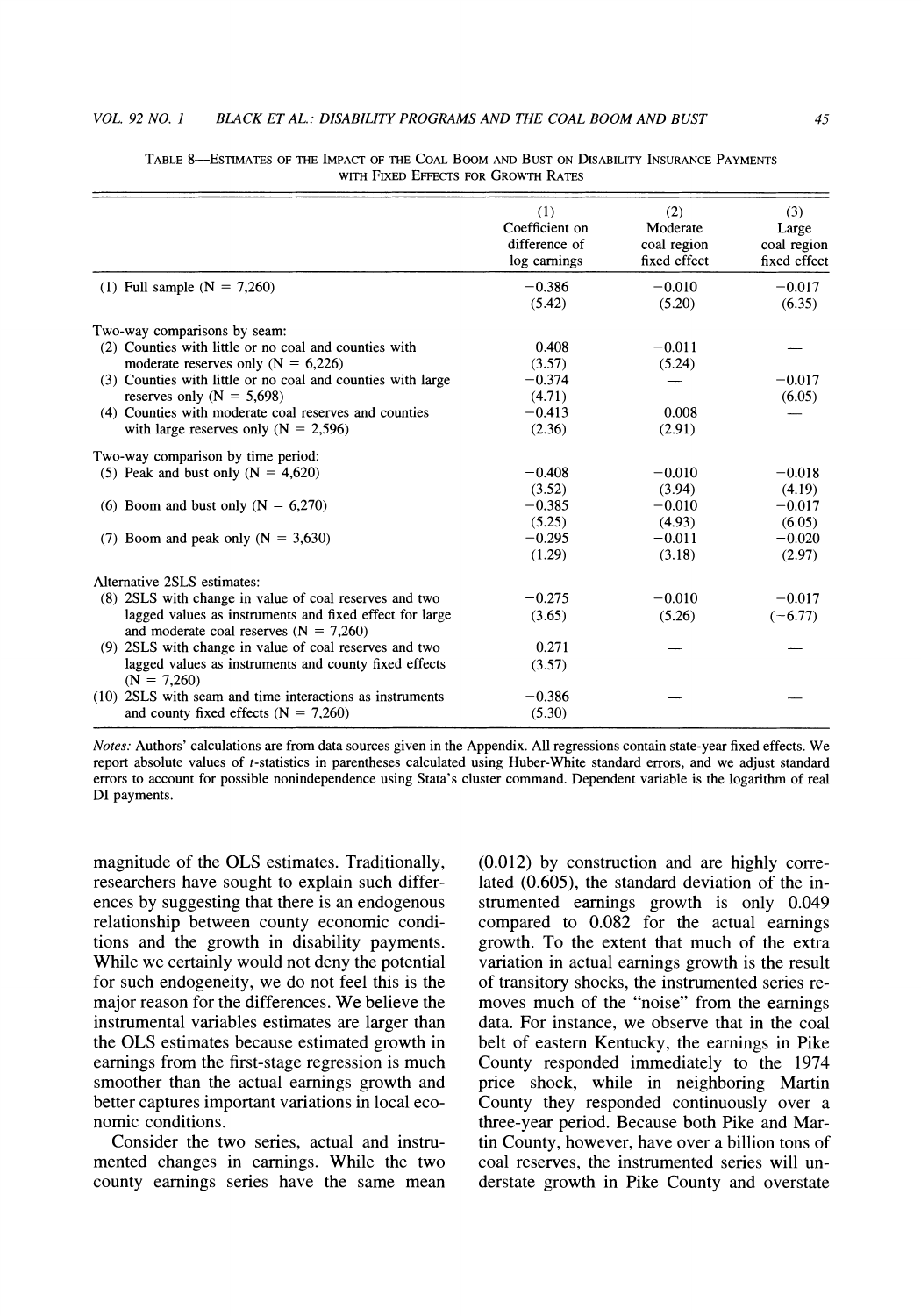**growth in Martin County in the first year of the boom. This smoothing of the Pike and Martin earnings series, however, probably better reflects important aspects of the actual economic prospects of Pike and Martin County residents than the actual series. Moreover, short-term fluctuations from floods, strikes, and temporary plant closings, as well as slower growth because of rapid development in a neighboring county, are smoothed away by use of the stock of coal.'3** 

**To illustrate this argument, we divided the earnings series into the predicted series and the residual of the series, entering both into a regression otherwise specified as in column (4) of Table 3. Because the predicted series and its residual are orthogonal, this leaves unchanged the coefficient on predicted earnings. If there were a substantial endogeneity problem, however, one would suspect that the residual earnings growth, for instance, might be positively correlated with the growth in SSI payments. This is not the case. The coefficient on residual**  earnings growth is about  $-0.004$ , with a stan**dard error of 0.014. For the DI program, the coefficient on residual earnings is positive, 0.009, but is only about half the size of its standard error, 0.016. In our view, this indicates that the county-level earnings series is excessively volatile rather than, strictly speaking, endogenous. The predicted earnings series seems to better capture the economic opportunity than the much more volatile actual earnings series. This is not surprising. Rational economic agents are forward looking, basing their behavior on current conditions and their forecasts of future conditions. Undoubtedly, their forecasts are smoother than realized economic time series. Our instrumental variables estimates reduce the volatility of earnings growth, which probably better reflects the economic prospects of these agents. This is particularly true when we use the region and period interaction as instruments.** 

**TABLE 9-IMPACT OF EARNINGS GROWTH ON THE CHANGE IN UNEMPLOYMENT INSURANCE EXPENDITURES: KENTUCKY, OHIO, PENNSYLVANIA, AND WEST VIRGINIA, 1970-1993** 

| Controls:                                           | (1)<br><b>OLS</b> | (2)<br>2SLS     |
|-----------------------------------------------------|-------------------|-----------------|
| State-year dummies                                  | Yes               | Yes             |
| Instruments:<br>Region and time-period interactions | Nο                | Yes             |
| Change in county's earnings                         | $-0.586$          | 0.031           |
| N                                                   | (9.06)<br>7.867   | (0.18)<br>7,867 |

**Notes: Authors' calculations are from data sources given in the Appendix. Dependent variable is the log of real Unemploy**ment Insurance payments. We give absolute values of *t*-statis**tics in parentheses. We use Huber-White robust variances to estimate t-statistics, and we adjust standard errors to account for possible nonindependence using Stata's cluster command. There are 330 counties in the four-state region.** 

**The variation we use for identification in this specification is simply the mean difference in growth rates across the regions during the boom, peak, and bust. No within-region variation or within-period variation remains in the predicted series. Changes in local economic conditions that are correlated with these longrun changes in the value of coal reflect changes in economic opportunity rather than the yearto-year variation that comes and goes with business cycles. As a test of this argument, we re-ran our analysis on a new dependent variable that should be less responsive to permanent changes in economic conditions and more responsive to transitory changes.** 

**Unemployment insurance is designed to act as a buffer for business-cycle fluctuations. We would therefore expect unemployment insurance expenditures to be quite sensitive to transitory fluctuations in county-level earnings. Because benefits are time limited, it is less obvious that unemployment insurance expenditures should be particularly sensitive to permanent changes in economic conditions. Using information on unemployment insurance expenditures by county from the Bureau of Economic Analysis (BEA) data, we estimate the OLS and instrumental variables models with unemployment insurance expenditures as the dependent variable. The results are reported in Table 9.** 

**We see that the OLS coefficient on earnings is greater than -0.5 and highly significant. Us-**

**<sup>13</sup>To get a feel for whether smoothing across time or across space was important for variance reduction, we estimated the SSI model using the county's average earnings growth for the boom, peak, and bust periods. While this resulted in a modest increase in the coefficient on earnings growth compared with the OLS estimate, the coefficient was only about one-sixth the magnitude of the 2SLS estimates. Smoothing across space is the more important component.**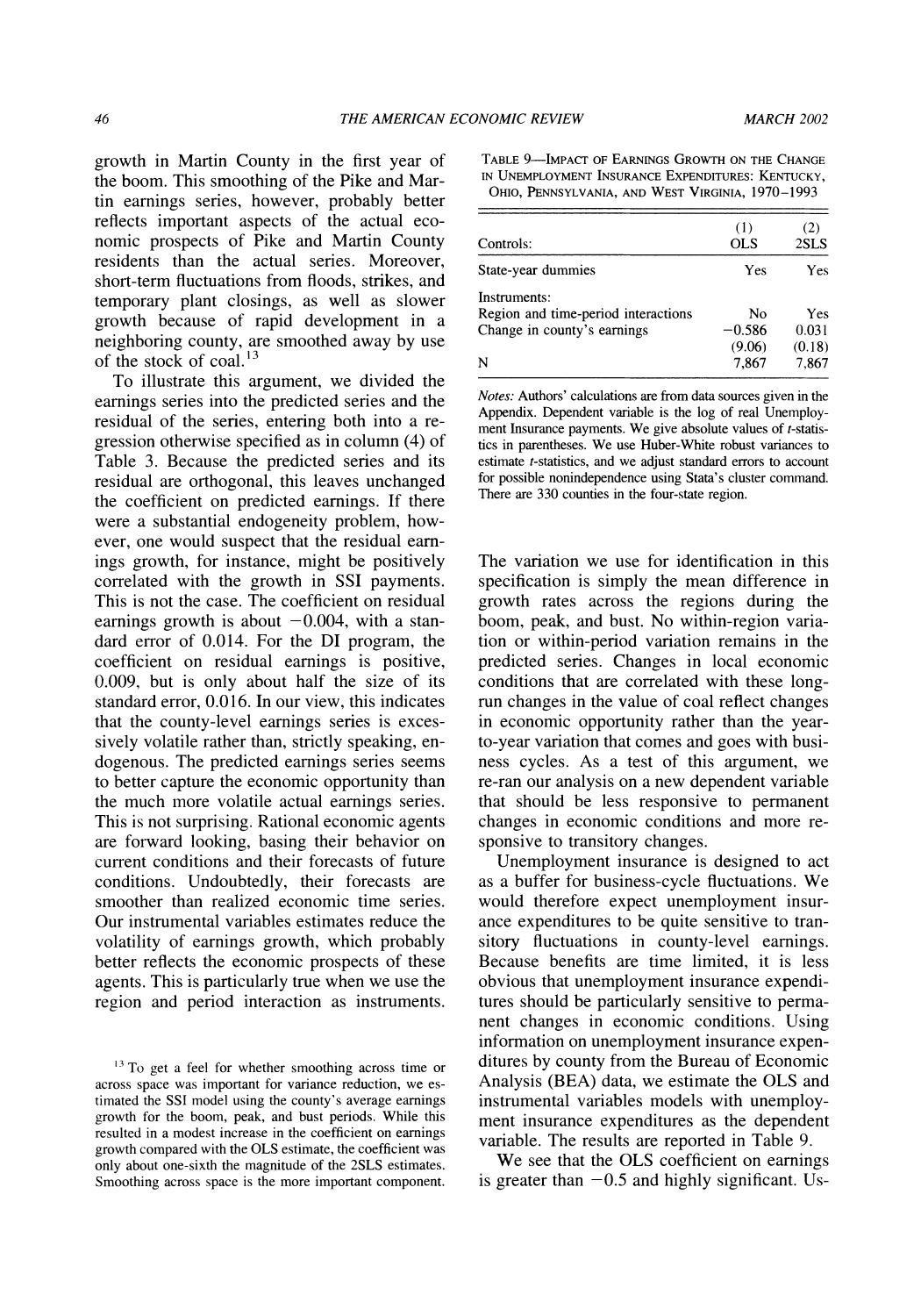**ing our region and time-period indicators as instruments, however, we find that the estimated effect of local economic conditions on unemployment insurance expenditures is near zero. These results are in direct contrast to the results for DI and SSI participation in which using these same instrumental variables increased the magnitude of the coefficient substantially. These results provide some support for our argument that the instruments' role in the SSI and DI participation examples is extracting the variation related to the permanent, and not transitory, component of earnings.** 

#### **V. Conclusions**

**In this paper, we used variations in local labor-market conditions to estimate the impact of economic growth on disability program participation. To obtain an exogenous shock to local economies, we used data from four coalproducing states and used the coal boom and bust as a natural experiment to identify the impact of earnings growth on disability program participation. The coal boom substantially increased earnings in coal-producing areas within the region. The economic benefits of the coal boom, however, were not spread evenly across the region. Even in the Appalachian areas of Kentucky, Ohio, Pennsylvania, and West Virginia, 53 of the 186 counties have little or no coal reserves, and among those counties with coal reserves there are great differences in endowments. We used the variation in the price of coal over time combined with the variation in coal reserves across space (together, the value of a county's coal reserve) to investigate the effects of economic growth and decline on disability program participation. We found that for the DI program, the elasticity of program payments with respect to local earnings is about**   $-0.3$  or  $-0.4$ . For SSI, the elasticity is somewhat larger, between  $-0.4$  and  $-0.7$ .

**Our results suggest that permanent job creation or destruction has a much larger effect on disability program use than more transitory local labor-market changes. This is supported by the lack of correlation between coal priceinduced changes in the local economy and the use of the unemployment insurance program, a program with time-limited benefits. It is also supported by nearly identical findings for a dif-** **ferent source of pernanent job destruction, the collapse of the steel industry on DI and SSI program use.** 

**Given the decline in earnings of low-skilled workers, our findings may help explain the findings of Juhn (1992), who documents that the decline in labor-force participation is particularly severe among less educated men. Our use of coal prices and endowments provides a strategy for examining the impact of local earnings growth on a host of outcomes. For example, economists may be concerned about the impact of local labor-market conditions on high-school and college enrollments, welfare participation, crime, out-of-wedlock births, and household formation. In each case, the energy boom and bust may provide important evidence about the impact of local labor-market shocks on these outcomes.** 

**Bound and Waidmann (1992) note that there are potentially important policy implications about the responsiveness of disability program participation to economic incentives. If the availability and generosity of disability programs has reduced labor-force attachment because of "malingering," if those receiving disability payments are "perfectly capable of working," then the "social costs of the disability transfers have been high and the target efficiency low" (p. 1417). An immediate question arises: Do are results provide evidence of this malingering?** 

**The idea that potential claimants are guilty of malingering if they respond to economic incentives appears predicated on a notion of disability as a dichotomous state. In this view, people with disabilities are incapable of working so those who respond to economic incentives must not be disabled. This view, however, is most certainly incorrect. Professional athletes often participate in their sports with injuries that would render most of us disabled. Presumably, the outstanding remuneration associated with participating renders the undeniable pain associated with their injuries endurable. One could interpret the results that we present as evidence of the disabled workers' commitment to the labor market. Individuals who would otherwise qualify for disability programs work when provided with the opportunity. When disabilities are viewed as a continuum, little is learned about whether the existing programs are**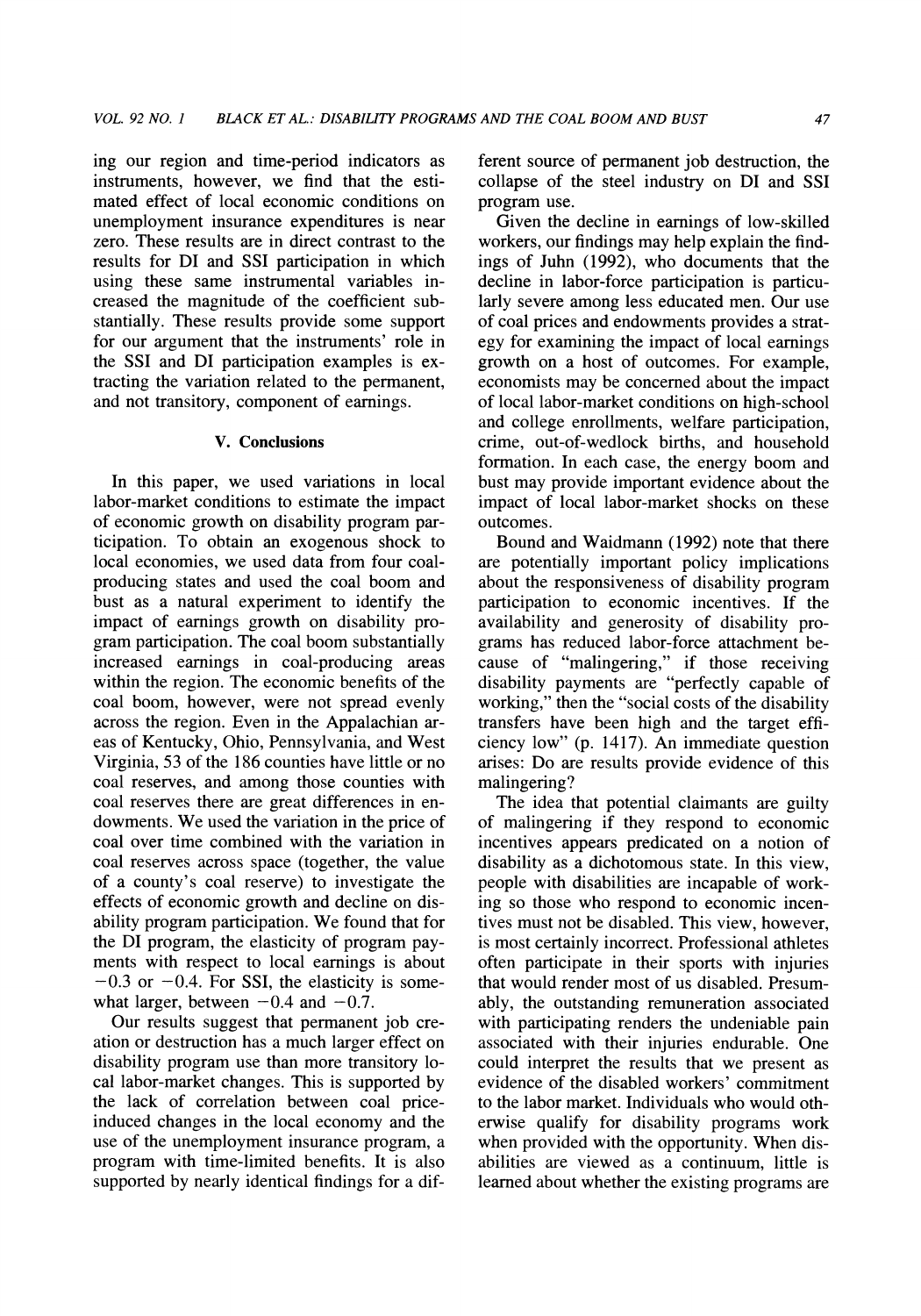**targeting the "truly needy" by examining the responsiveness of those with disabilities to economic shocks. Rather, their responsiveness to economic shocks informs us about the number of individuals for whom participation in disability programs is a marginal decision. Whether these recipients should be admitted to disability programs cannot be answered by looking at their responses to economic shocks.** 

**Our analysis can provide, however, insight into why disability program participation has increased. Because the disability system in the United States is relatively more generous for low-wage workers, the disincentive effects of the program are necessarily greatest for these workers. Thus, one suspects that the decline in labor-force opportunities for low-skilled workers affected the rate of participation in disability programs, but the magnitude of this effect is an open question. For two industries that employ low-skilled workers, our analysis suggests the changes in the economic opportunities had sizeable impacts on disability caseloads and expenditures.** 

## **APPENDIX: DATA DESCRIPTION**

**All dollar values are deflated by the CPIU with the base year index as 1983. The July index values of each year are used. We use the Producer Price Index (PPI) for coal divided by the Consumer Price Index of Urban wage earners (CPIU) as a measure of coal prices. We use the Bureau of Economic Analysis' (BEA) Regional Economic Information System (REIS) for our measures of annual county earnings, population, the fraction of earnings from manufacturing in 1969, and SSI payments.** 

**County-level data for DI expenditures was obtained from published and unpublished reports from the SSA. We obtained the data for 1978 to 1980 and 1982 to 1993 from the American Statistical Index (ASI). The Office of Research and Statistics of the Social Security Administration provided the data for 1969-1979. No county-level data are available for 1981.** 

**For information on the reserves of coal located in Kentucky counties, we obtained the Kentucky Geological Survey's (KGS) Kentucky Coal Resources Information Database (Kentucky Coal Marketing and Export Council,** 

**1993). The KGS divides coal reserves into those with seams between 14" to 28", which cannot be efficiently mined, and those with seams of 28" or greater, which we treat as a proxy for coal that could be mined. For Pennsylvania, we obtained estimates of 28" seams from William E. Edmunds (1972), Table 3. Unfortunately, we have no measures of 28" reserves for either Ohio or West Virginia. For Ohio, however, we have estimates of 14" and greater reserves; this data can be accessed over the Internet at http:// www . dnr. state . oh. us /odnr/geo\_survey/ogcim/ coalgrp/counres.htm. For West Virginia, we obtained estimates of 12" and greater reserves from Stephen F. Webber (1996). Robert Andrews (Kentucky), Doug Crowell (Ohio), and Steve McClelland (West Virginia) of each state's Geological Survey answered numerous inquiries and provided help in interpreting the geological data. Because Ohio and West Virginia coal reserves are for 14" and 12" reserves, we adjusted their reserves estimates by twothirds, which is roughly the ratio of 28" reserves to total reserves in Kentucky.** 

#### **REFERENCES**

- **Angrist, Joshua D. "Lifetime Earnings and the Vietnam Era Draft Lottery: Evidence from Social Security Administrative Records." American Economic Review, June 1990, 80(3), pp. 313-36.**
- **Ashenfelter, Orley. "Determining Participation in Income-Tested Social Programs." Journal of the American Statistical Association, September 1983, 78(383), pp. 517-25.**
- **Black, Dan; McKinnish, Terra and Sanders, Seth. "Are AFDC and SSI Substitutes?" Unpublished manuscript, Carnegie Mellon University, 1997.**

**. "The Economic Impact of the Coal Boom and Bust." Unpublished manuscript, Syracuse University. 2000.** 

- **Blackburn, McKinley L.; Bloom, David E. and Freeman, Richard B. "The Declining Economic Position of Less Skilled American Men," in Gary Burtless, ed., A future of lousy jobs? The changing structure of U.S. wages. Washington, DC: Brookings Institution Press, 1990, pp. 31-67.**
- **Bound, John. "The Health and Earnings of Rejected Disability Insurance Applicants."**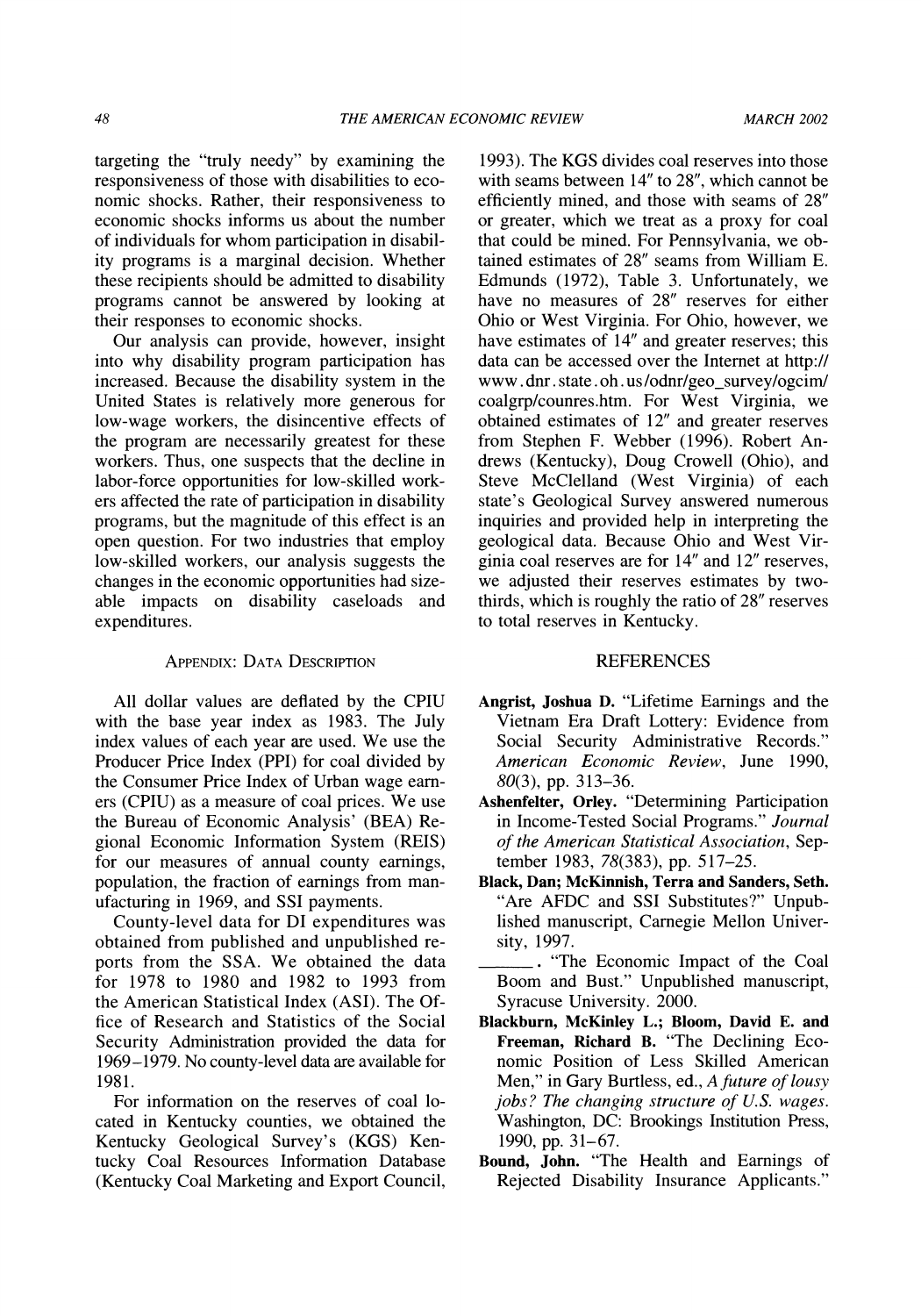**American Economic Review, June 1989, 79(3), pp. 482-503.** 

**.\_ "The Health and Earnings of Rejected Disability Insurance Applicants: Reply." American Economic Review, December 1991, 81(5), pp. 1427-34.** 

- **Bound, John and Johnson, George. "Changes in the Structure of Wages in the 1980's: An Evaluation of Alternative Explanation." American Economic Review, June 1992, 82(3), pp. 371-92.**
- **Bound, John and Waidmann, Timothy. "Disability Transfers, Self-Reported Health, and the Labor Force Attachment of Older Men: Evidence from the Historical Record." Quarterly Journal of Economics, November 1992, 107(4), pp. 1393-419.**
- **Burkhauser, Richard V. and Haveman, Robert H. Disability and work: The economics of American policy. Baltimore, MD: Johns Hopkins University Press. 1982.**
- **Committee on Ways and Means, U.S. House of Representatives. An overview of entitlement programs, 1994 green book. Washington, DC: U.S. Government Printing Office, 1994.**

**. An overview of entitlement programs, 1996 green book. Washington, DC: U.S. Government Printing Office, 1996.** 

- **Conley, Timothy G. "GMM Estimation with Cross Sectional Dependence." Journal of Econometrics, September 1999, 92(1), pp. 1-45.**
- Edmunds, William E. Coal reserves of Pennsyl**vania: Total, recoverable, and strippable. Harrisburg, PA: Pennsylvania Geological Survey, 1972.**
- **Gruber, Jonathan. "Disability Insurance Benefits and Labor Supply." Journal of Political Economy, December 2000, 108(6), pp. 1162- 83.**
- **Gruber, Jonathan and Kubik, Jeffrey D. "Disability Insurance Rejection Rates and the Labor Supply of Older Workers." Journal of Public Economics, April 1997, 64(1), pp. 1-23.**
- **Haveman, Robert H. and Wolfe, Barbara L. "Disability Transfers and Early Retirement: A Causal Relationship?" Journal of Public Economics, June 1984a, 24(1), pp. 47-66.**

**. "The Decline in Male Labor Force Participation: Comment." Journal of Politi-** **cal Economy, June 1984b, 92(3), pp. 532-41.** 

- **Juhn, Chinhui. "Decline of Male Labor Market Participation: The Role of Declining Market Opportunities." Quarterly Journal of Economics, February 1992, 107(1), pp. 79-121.**
- **Juhn, Chinhui; Murphy, Kevin M. and Pierce, Brooks. "Wage Inequality and the Rise in Returns to Skill." Journal of Political Economy, June 1993, 101(3), pp. 410-42.**
- **Katz, Lawrence F. and Murphy, Kevin M. "Changes in Relative Wages, 1963-1987: Supply and Demand Factors." Quarterly Journal of Economics, February 1992, 107(1), pp. 35-78.**
- **Kubik, Jeffrey D. "Incentives for the Identification and Treatment of Children with Disabilities: The Supplemental Security Income Program." Journal of Public Economics, August 1999, 73(2), pp. 187-215.**
- **Kentucky Coal Marketing and Export Council. Kentucky coal facts. Frankfort, KY: Cabinet for Economic Development, and Kentucky Coal Association, 1993; http://www. coaleducation.org/Ky-coal\_facts/.**
- **Muller, L. Scott; Scott, Charles G. and Bye, Barry V. "Labor-Force Participation and Earnings of SSI Disability Recipients: A Pooled Cross-Sectional Times Series Approach to the Behavior of Individuals." Social Security Bulletin, Spring 1996, 59(1), pp. 22-42.**
- **Murphy, Kevin M. and Welch, Finis. "The Structure of Wages." Quarterly Journal of Economics, February 1992, 107(1), pp. 285-326.**
- **Newey, Whitney K. and West, Kenneth D. "A Simple, Positive Semi-definite, Heteroskedasticity and Autocorrelation Consistent Covariance Matrix." Econometrica, May 1987, 55(3), pp. 703-08.** 
	- **Parsons, Donald 0. "The Decline of Male Labor Force Participation." Journal of Political Economy, February 1980, 88(1), pp. 117-34.**
	- **. "The Male Labour Force Participation Decision: Health, Reported Health, and Economic Incentives." Economica, February 1982, 49(193), pp. 81-91.**
	- **. "Disability Insurance and Male Labor Force Participation: A Response." Journal of Political Economy, June 1984, 92(3), pp. 542-49.**
	- **. "The Health and Earnings of Rejected Disability Insurance Applicants: Comment."**